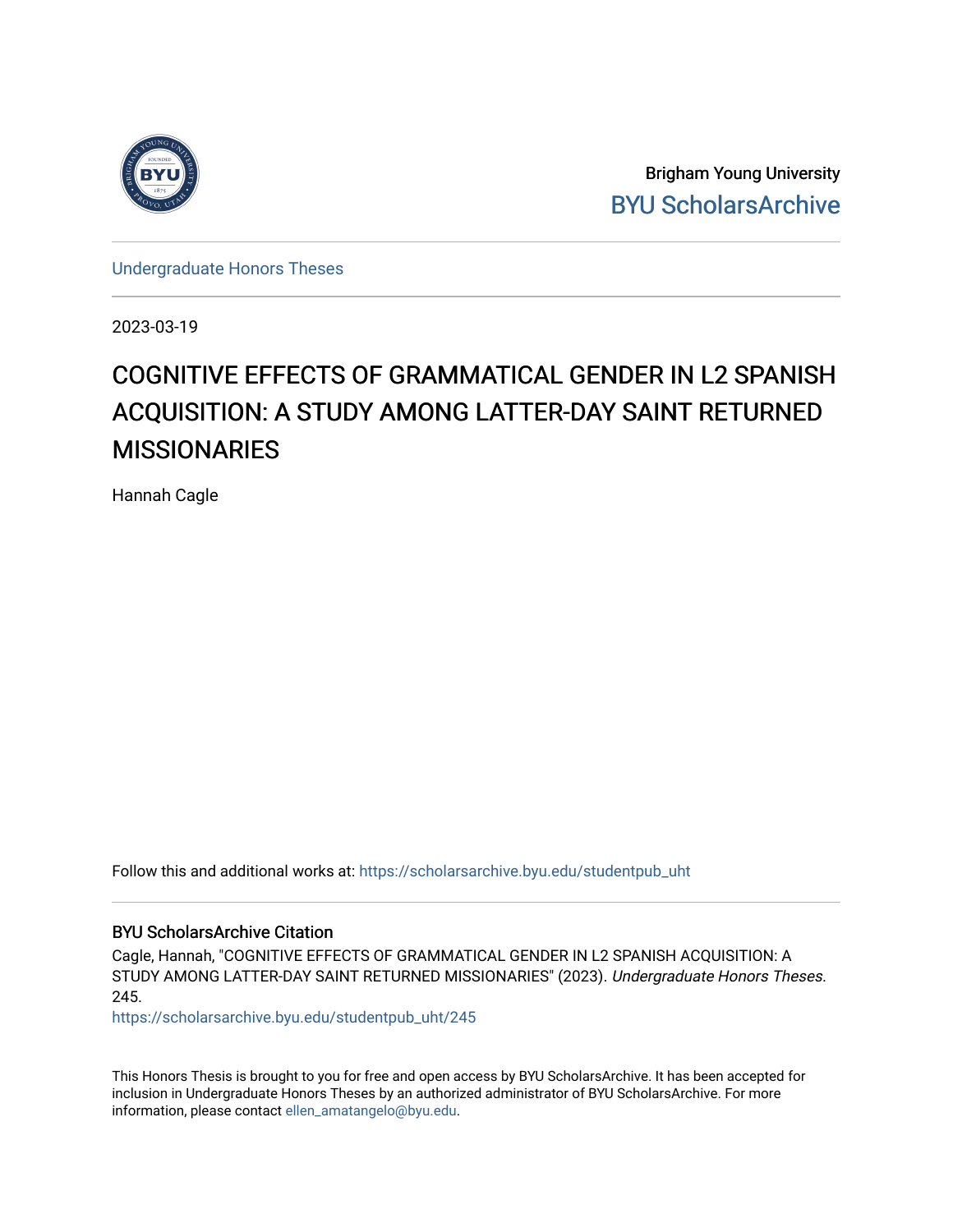Honors Thesis

# COGNITIVE EFFECTS OF GRAMMATICAL GENDER IN L2 SPANISH ACQUISITION: A STUDY AMONG LATTER-DAY SAINT RETURNED **MISSIONARIES**

By

Hannah Webber Cagle

Submitted to Brigham Young University in partial fulfillment

of graduation requirements for University Honors

Linguistic Department

Brigham Young University

April 2021

Advisor: Jeffrey Parker

Reader: Scott Alvord

Honors Coordinator: Rex Nielson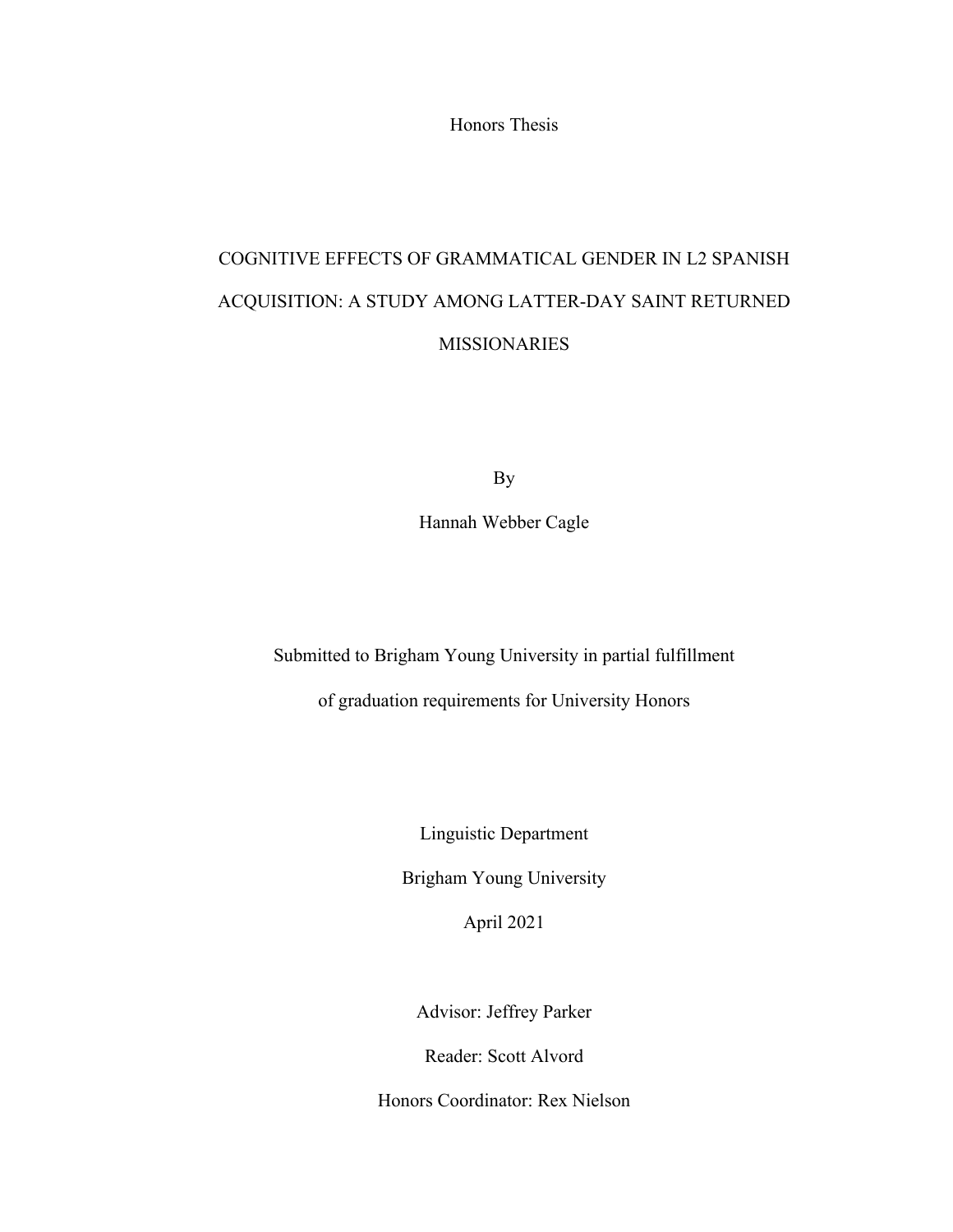# ABSTRACT

# COGNITIVE EFFECTS OF GRAMMATICAL GENDER IN L2 SPANISH ACQUISITION: A STUDY AMONG LATTER-DAY SAINT RETURNED MISSIONARIES

Hannah Cagle

Linguistics Department

Bachelor of Arts

The current study aims to explore the cognitive effects of L2 Spanish acquisition and the role that spending time in the target language country has on L2 learners' categorization of inanimate objects. Three groups of participants were analyzed: monolingual English speakers, L2 Spanish speakers that learned their Spanish while serving missions for the Church of Jesus Christ of Latter-day Saints (LDS) abroad, and L2 Spanish speakers that learned their Spanish while serving LDS missions in the United States. Using a Qualtrics survey, participants were tasked with pairing a list of adjectives stereotypically associated with males or females (Williams & Bennett, 1975) to a list of 10 control nouns (nouns referring to males and females), 10 naturally occurring nouns with feminine Spanish translations, 10 naturally occurring nouns with masculine Spanish translations, 10 artificially occurring nouns with feminine Spanish translations, and 10 artificially occurring nouns with masculine Spanish translations (Kurinski & Sera, 2011). Chi-square tests of association were run to measure the likelihood of gender-congruence (a tendency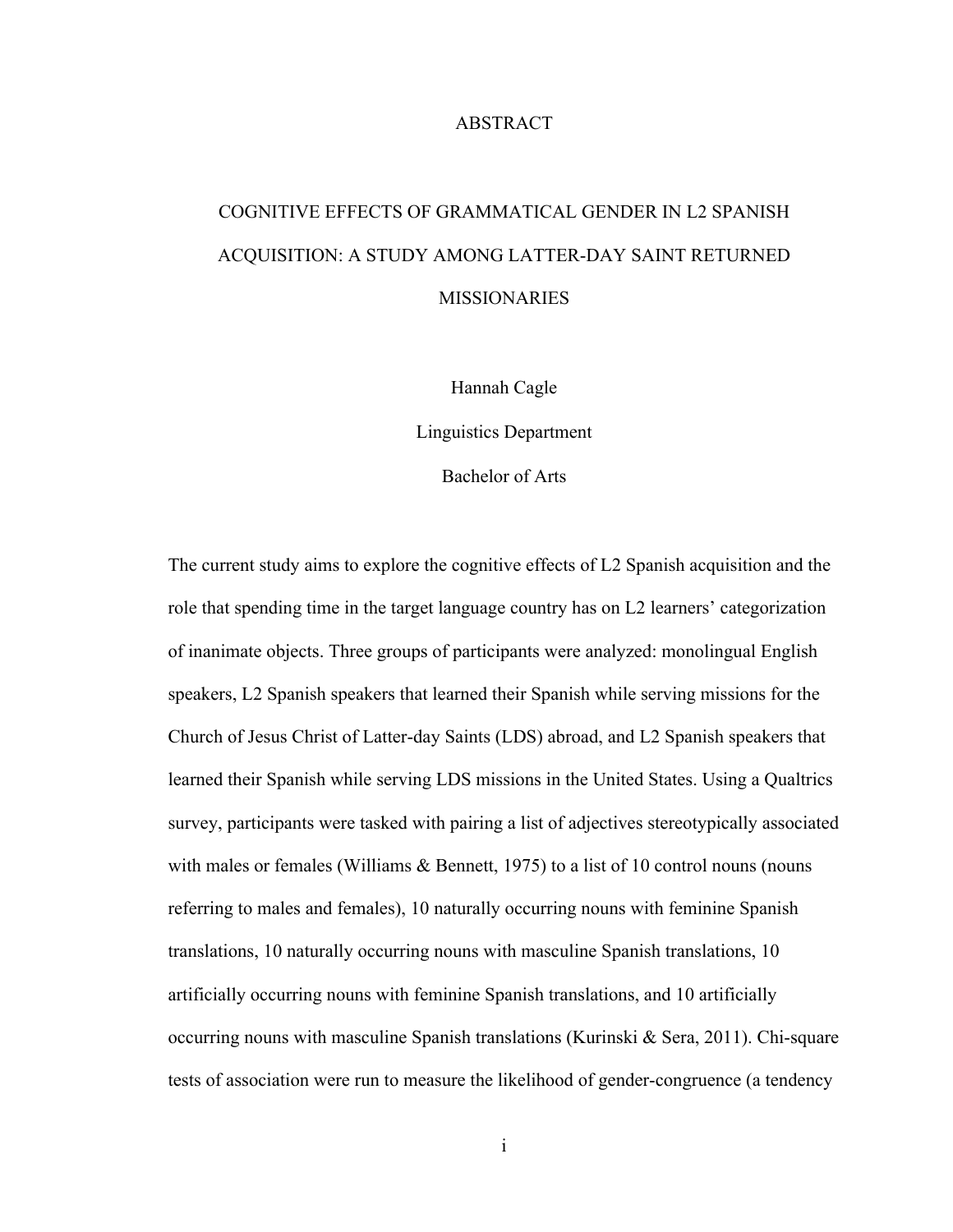to match the gender of the noun's Spanish translation to adjectives most commonly associated with humans of the same biological sex) within each participant group. The results added to the conversation on the Sapir-Whorf hypothesis, also known as linguistic relativity, which claims that the structure of language influences one's perception of world (Kay & Kempton, 1984). Monolingual English speaker responses were statistically more likely to exhibit a gender-congruence effect than L2 Spanish speaker responses, especially when comparing the responses to controls nouns. Additionally, there was no statistical difference in gender-congruence between the responses of L2 Spanish speakers that served their LDS mission abroad and L2 Spanish speakers that served their LDS mission in the United States. The results imply a difference in cognitive processes between monolingual English speakers and L2 Spanish speakers, but in the opposite direction that previous studies have suggested. On the other hand, the data also implies that location of L2 acquisition does not affect speakers' perception of inanimate objects due to grammatical gender.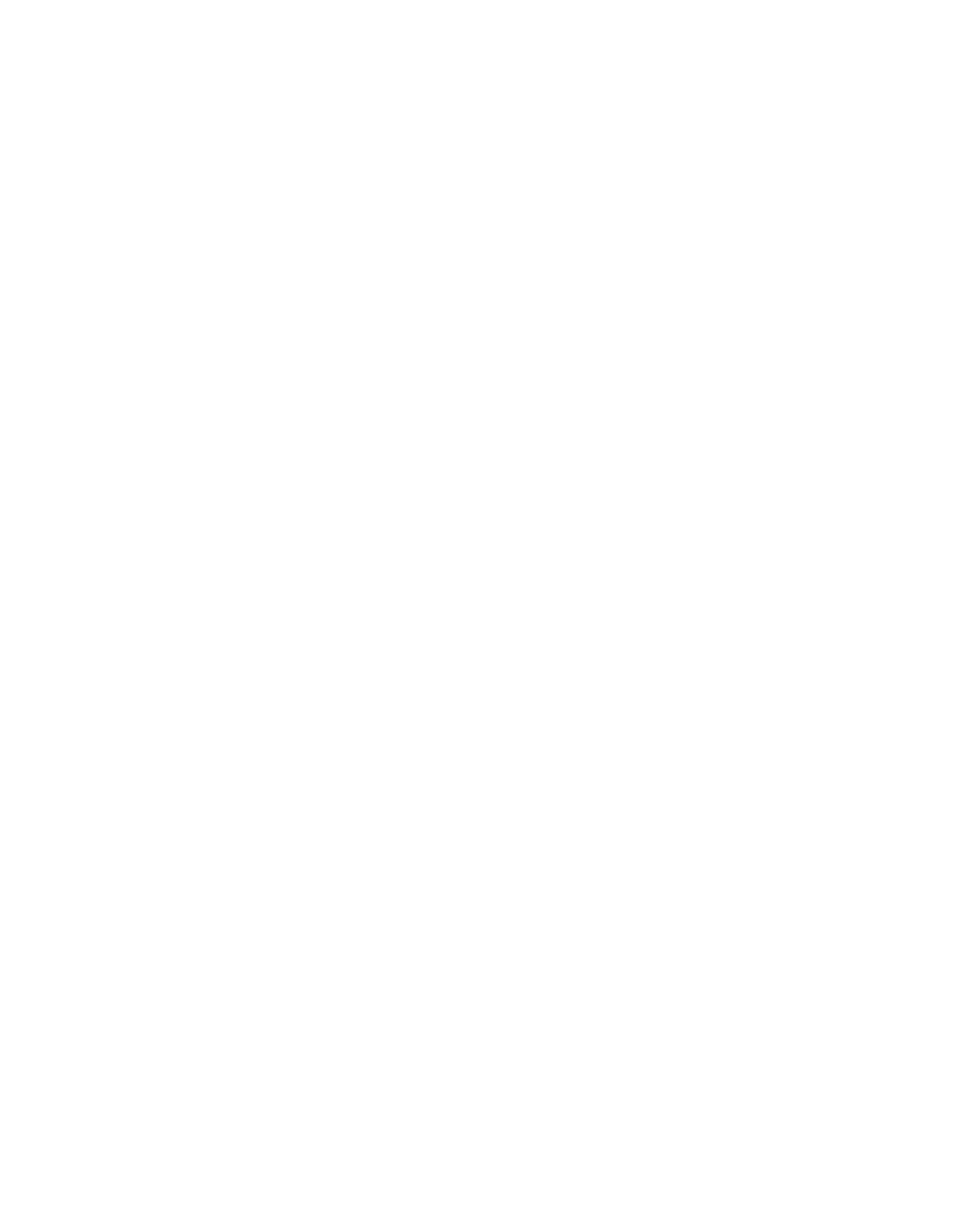# ACKNOWLEDGMENTS

I would be nothing without my parents, Jim and Gidget Webber, who instilled within me a passion for lifelong learning. I would like to thank them for helping me throughout my university experience and for pushing me to think freely and deeply.

To my wonderful husband, Grant Cagle, who encouraged me to persevere when I felt like giving up, listened to my hysterical rants on research, and bore my burdens with me.

Finally, I would like to thank the incredible faculty who made up my Honors Thesis Committee. Dr. Rex Nielson whose positivity helped me persist, Dr. Scott Alvord who taught me a great deal about Spanish Linguistics and research fundamentals, and, most of all, Dr. Jeffrey Parker who spent countless hours helping me find sources, develop a methodology, run statistical analyses, and interpret my results. Jeffrey Parker, you have been a great mentor to me, and I would not have finished this work without you on my team. Thank you.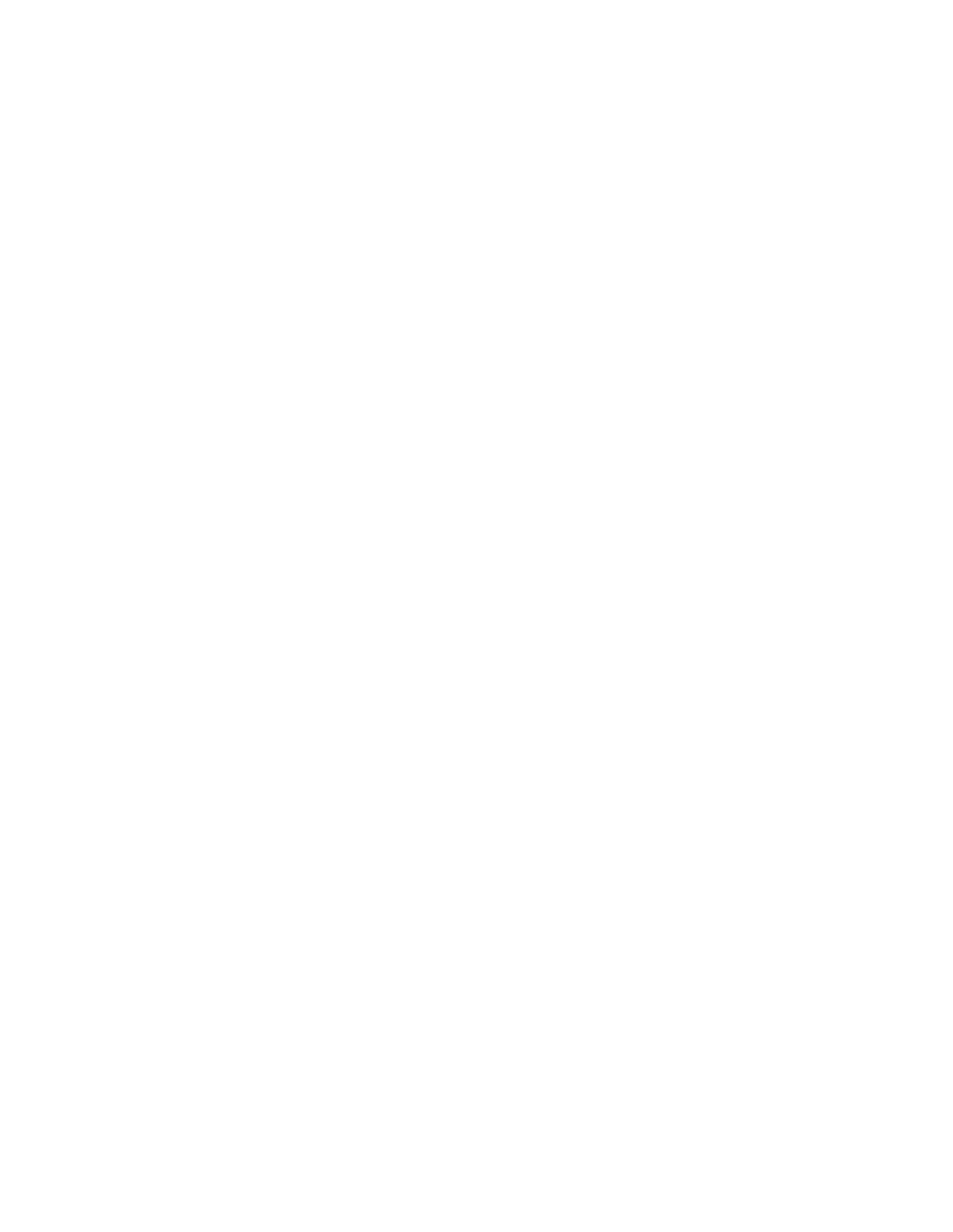# TABLE OF CONTENTS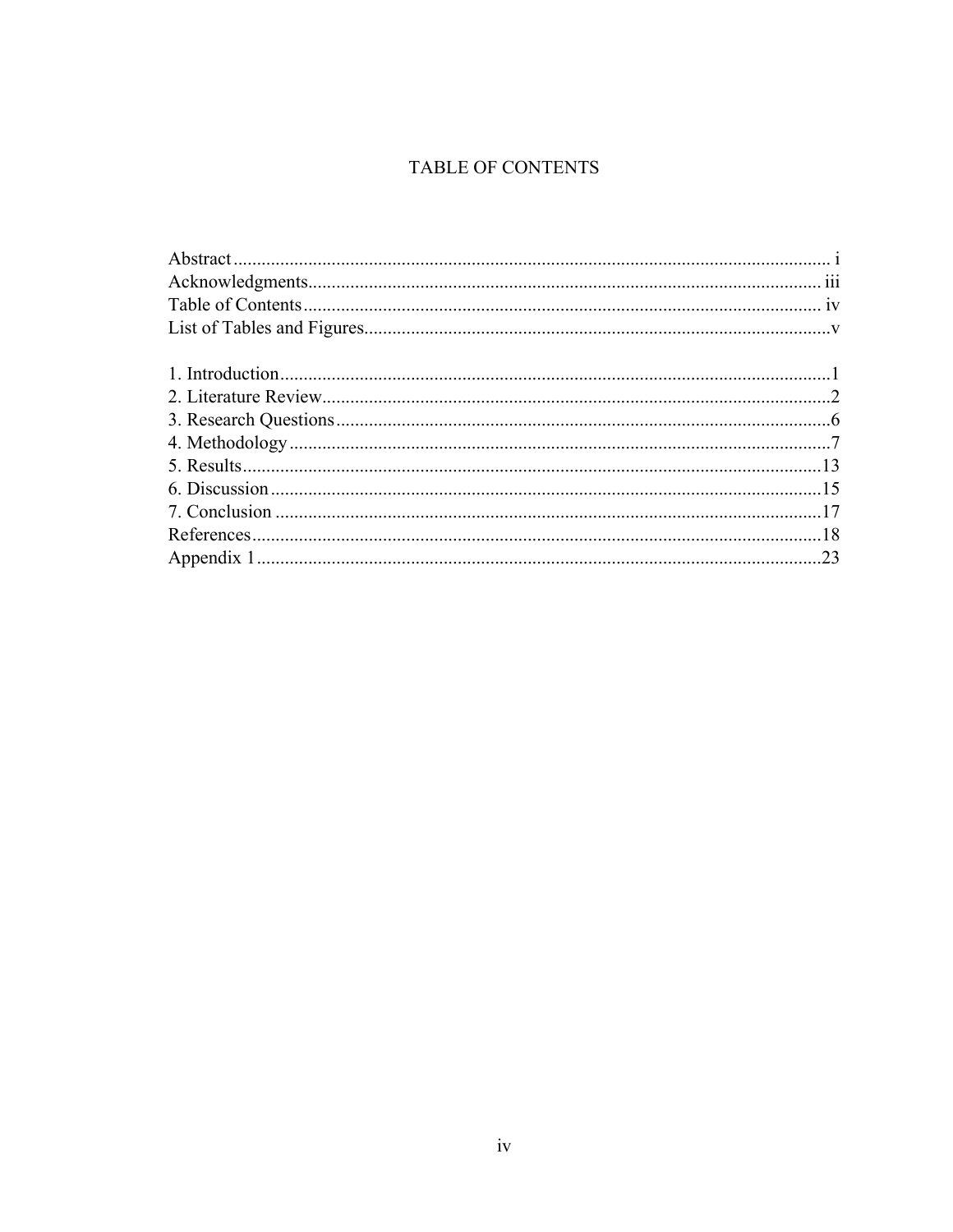# LIST OF TABLES AND FIGURES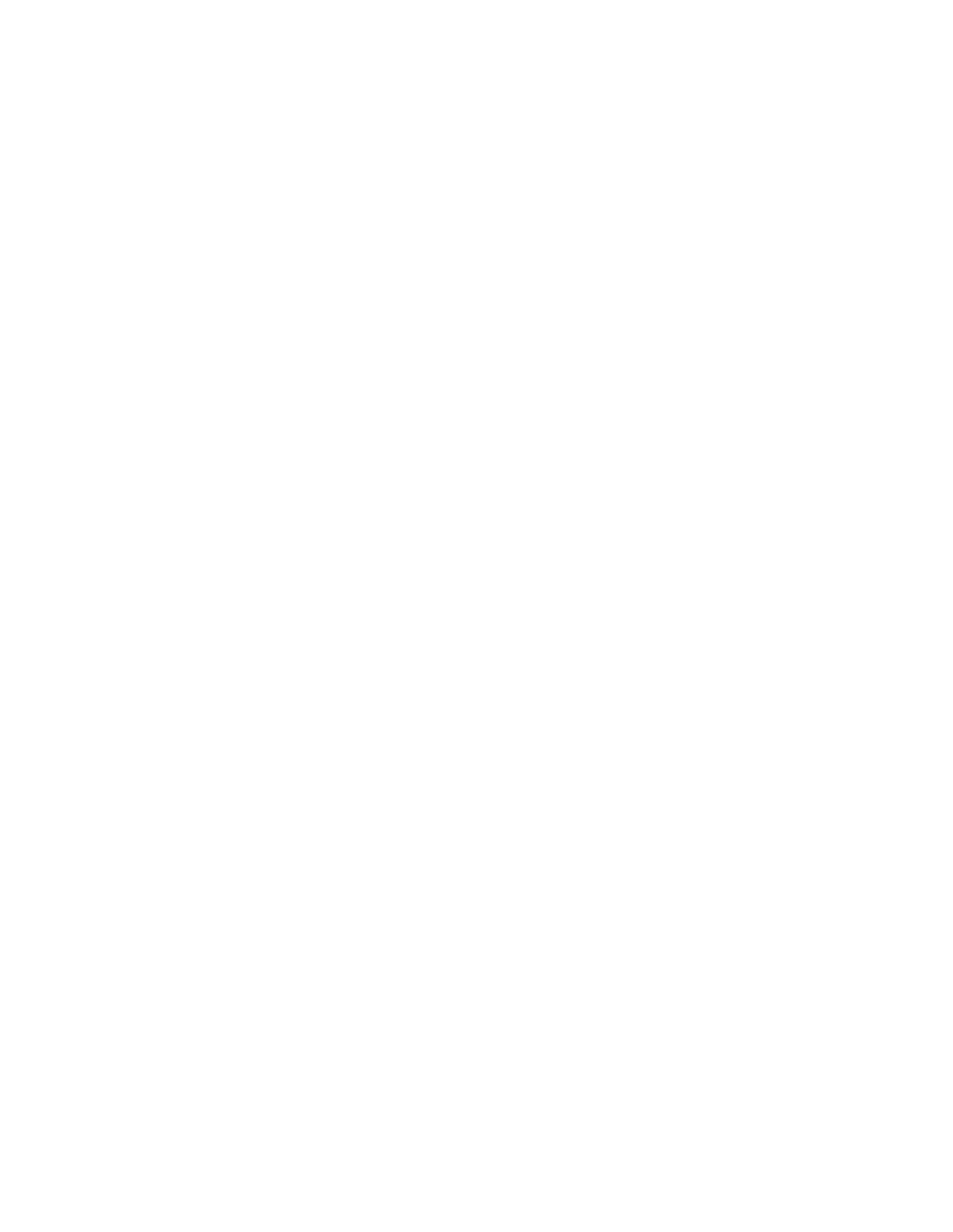### **1. Introduction**

The Sapir-Whorf hypothesis, also known as radical linguistic relativity (Kay & Kempton, 1984), is considered a highly controversial subject in the field of linguistics. The Sapir-Whorf hypothesis refers to the claim that the structure of language influences one's perception of the world; therefore, speakers of different languages experience and view the world in contrasting ways (Kay & Kempton, 1984). Since its emergence into mainstream linguistics in the twentieth century, this subject has been a popular topic of debate among linguistic scholars worldwide. It is named after American linguists Edward Sapir and his student, Benjamin Whorf. However, earlier evidence of the hypothesis has been traced back to a German polymath, Wilhelm von Humboldt, from the eighteenth century (Pütz & Verspoor, 2000).

Many empirical studies have been conducted, in a variety of languages, in order to prove or disprove the notion of linguistic relativity (Kay & Willett, 1984). These studies have involved the domain of color (e.g., Cibelli et al., 2016; Davies & Corbett, 1997; Kay & McDaniel, 1978; Regier & Kay, 2009), spatial reasoning (e.g., Calderon et al., 2019; Li & Gleitman, 2002; Tseng et al., 2016), and number marking (e.g., Athanasopoulos, 2007; Marian & Kaushanskaya, 2005; Zhang & Schmitt, 1998). The data from these studies suggest that language does, indeed, affect thought. For example, data shows that spatial reasoning is strongly affected by the use of everyday spatial lexicon in a community. However, some empirical studies also suggest otherwise (Casasanto, 2008; Chen, 2007; January & Kako, 2007), highlighting the problematic approach of identifying a causal relationship between language and thought through crosslinguistic studies as well as issues in replicating previous Whorfian studies in other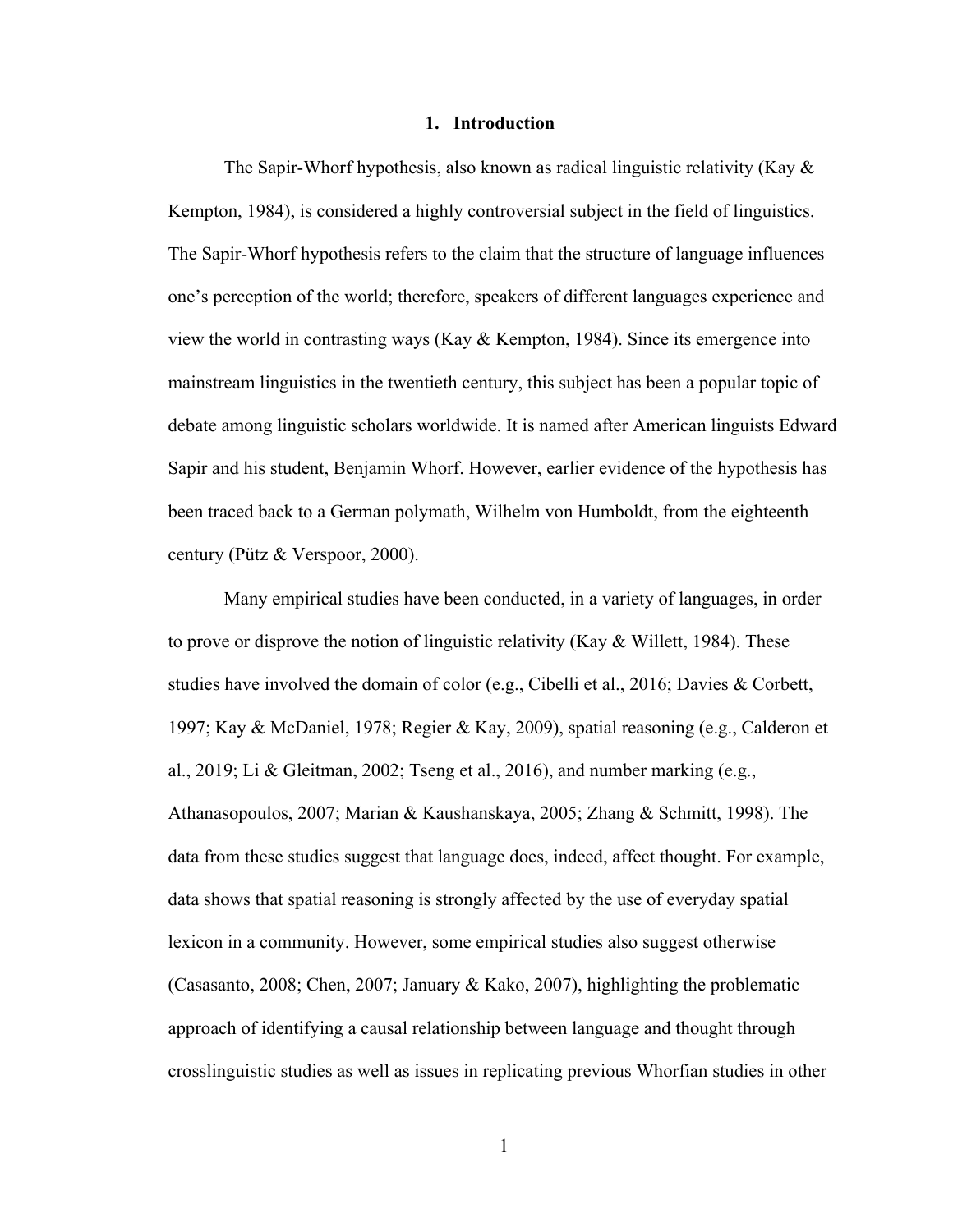languages. As such, the question regarding linguistic relativity has recently shifted to the following: *under which circumstances* can language affect cognition?

# **2. Literature Review**

#### **2.1 Grammatical Gender and its Cognitive Effects**

Some studies have also focused on the cognitive effects of grammatical gender; these studies suggest that the use of grammatical gender affects speakers' perception of inanimate objects (Beit-Hallahmi, 1974; Dussias et al., 2013). A language is considered to have a grammatical gender system if the gender is reflected on words other than the nouns. Spanish is considered to have a grammatical gender system because its adjectives are marked for grammatical gender (Beatty-Martinez & Dussias, 2019). For example, the Spanish word for 'beautiful' differs depending on the noun that it is describing: *la luna es bonita* ('the moon is beautiful') vs. *el sol es bonito* ('the sun is beautiful'). Spanish has an unequal distribution of masculine and feminine gender, with masculine gender being the unmarked or default gender. For instance, corpus studies have shown that Spanish borrowed words mostly default to the masculine gender, and large groups of people that include at least one male also default to the masculine gender: i.e., *los chicos* when referring to a group of 10 girls and only one boy (Beatty-Martinez & Dussias, 2019; De la Crus Cabanillas et al., 2007). This default has prompted linguists to study the way in which Spanish speakers process masculine and feminine articles in association with nouns.

Despite the abundance of studies on the matter, it is extremely difficult to prove that cognitive behavior is solely influenced by linguistic factors and not cultural factors. In order to disentangle the relationship between culture and language, one must single out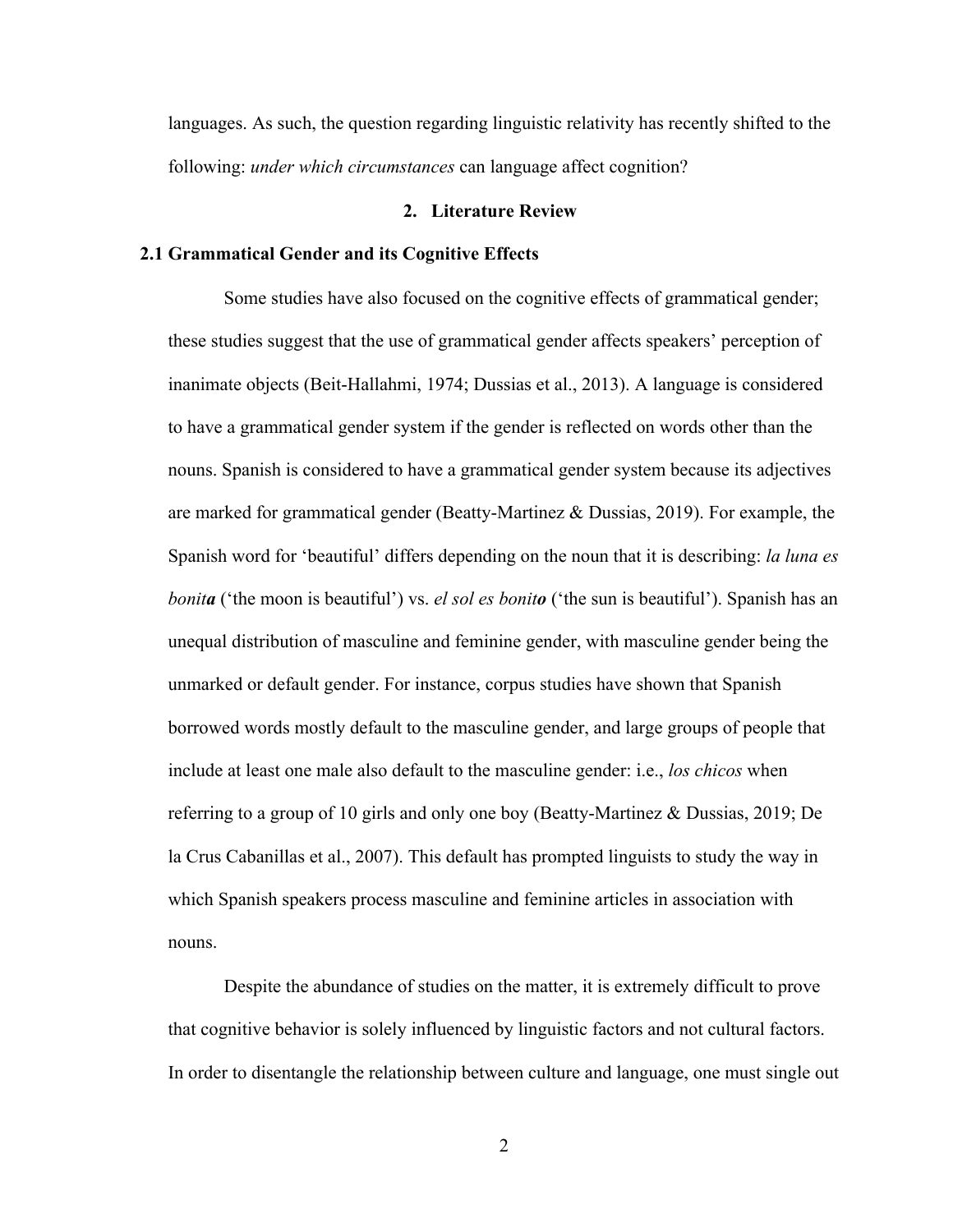the specific property of language to be scrutinized and exclude additional and/or alternative cultural factors that could explain the cognitive phenomena. The latter is more complicated because most studies involve a cross-linguistic method which compares "two grossly separate groups of speakers" (Beller et al., 2015, p. 333). As such, it is expected that cultural differences will play an important role in the data, and it is difficult to determine whether cognitive distinctions arise out of linguistic differences rather than cultural differences. The same can be said when comparing speakers of languages with grammatical gender systems to those without—it is extremely difficult to prove that cognitive behavior is not influenced by cultural differences in such a case.

# **2.2 Cognitive Effects of Grammatical Gender in L2 Spanish Acquisition**

Studying the cognitive effects of *acquiring* grammatical gender is one way to avoid such a challenge. This allows linguists and psychologists to compare participants from the same culture: monolingual speakers of a language without grammatical gender vs native speakers of the same language who also speak a second language with grammatical gender. In fact, over the past two decades, linguists have conducted experiments comparing monolingual English speakers to native English speakers that also speak a grammatically-gendered second language (e.g., Forbes et al., 2008; Kousta et al., 2008; Kurinski & Sera, 2011). These studies explore the concept of linguistic relativity, but they also avoid the issue of cultural differences among participants.

Kurinski & Sera (2011) focused on the manner in which the acquisition of Spanish in native English-speaking adults affected their categorization of inanimate objects. 50 students of beginning, university-level Spanish courses completed two tasks involving grammatical gender. The first task measured the participants' acquisition of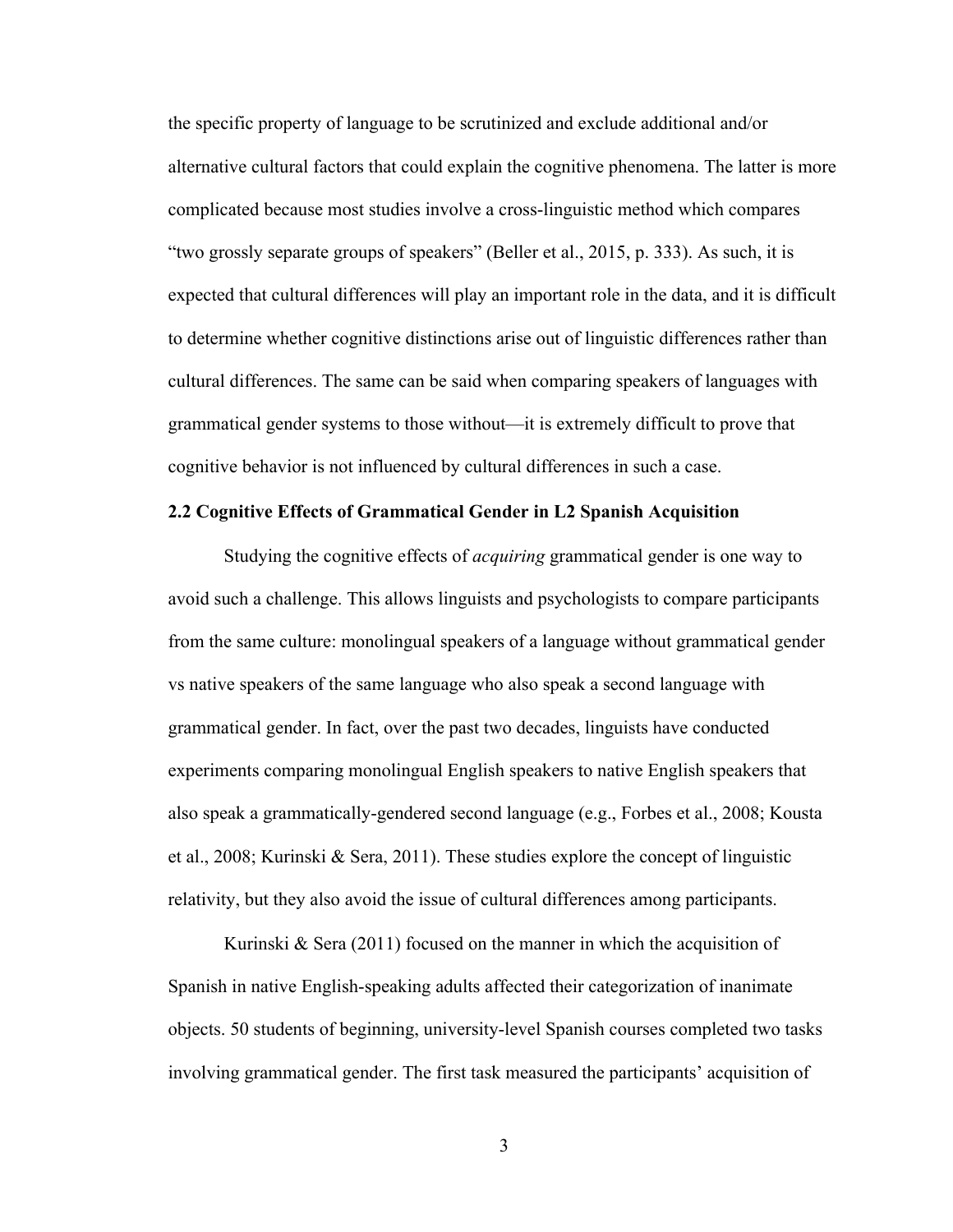grammatical gender. In a classroom setting, participants were presented with images of nouns and asked to provide the Spanish words for them (including the definite articles which show gender agreement). The second task measured the participants' categorization of inanimate objects. The participants were asked to assign a male or female voice to the same images of nouns used in the first task. The nouns included eight control items (nouns with biological sex: four male and four female), and the remaining 40 nouns were divided into four groups of ten by the following categories: 1) artificially occurring feminine nouns, 2) artificially occurring masculine nouns, 3) naturally occurring feminine nouns, and 4) naturally occurring masculine nouns (where naturally occurring refers to nouns produced by the natural world, and artificially occurring refers to human-made nouns). Kurinski and Sera (2011) distinguished between naturally and artificially occurring nouns because of a study by Sera et al. (1994), which found that monolingual English speakers were more likely to classify natural objects as feminine and artificial objects as masculine. The control items ensured that the participants actually matched male voices to males and female voices to females. Finally, the participants completed both tasks four times throughout the academic year. The data showed that change occurred after just ten weeks of Spanish instruction. As participants' understanding of grammatical gender increased, they were more likely to assign male voices to masculine nouns and female voices to feminine nouns. Specifically, participants most often matched the male voice to artificially occurring masculine objects and the female voice to naturally occurring feminine objects. While Kurinski  $\&$  Sera's (2011) study suggested that acquiring Spanish as a second language impacted participants' categorization of inanimate objects, it is important to note previous studies that found a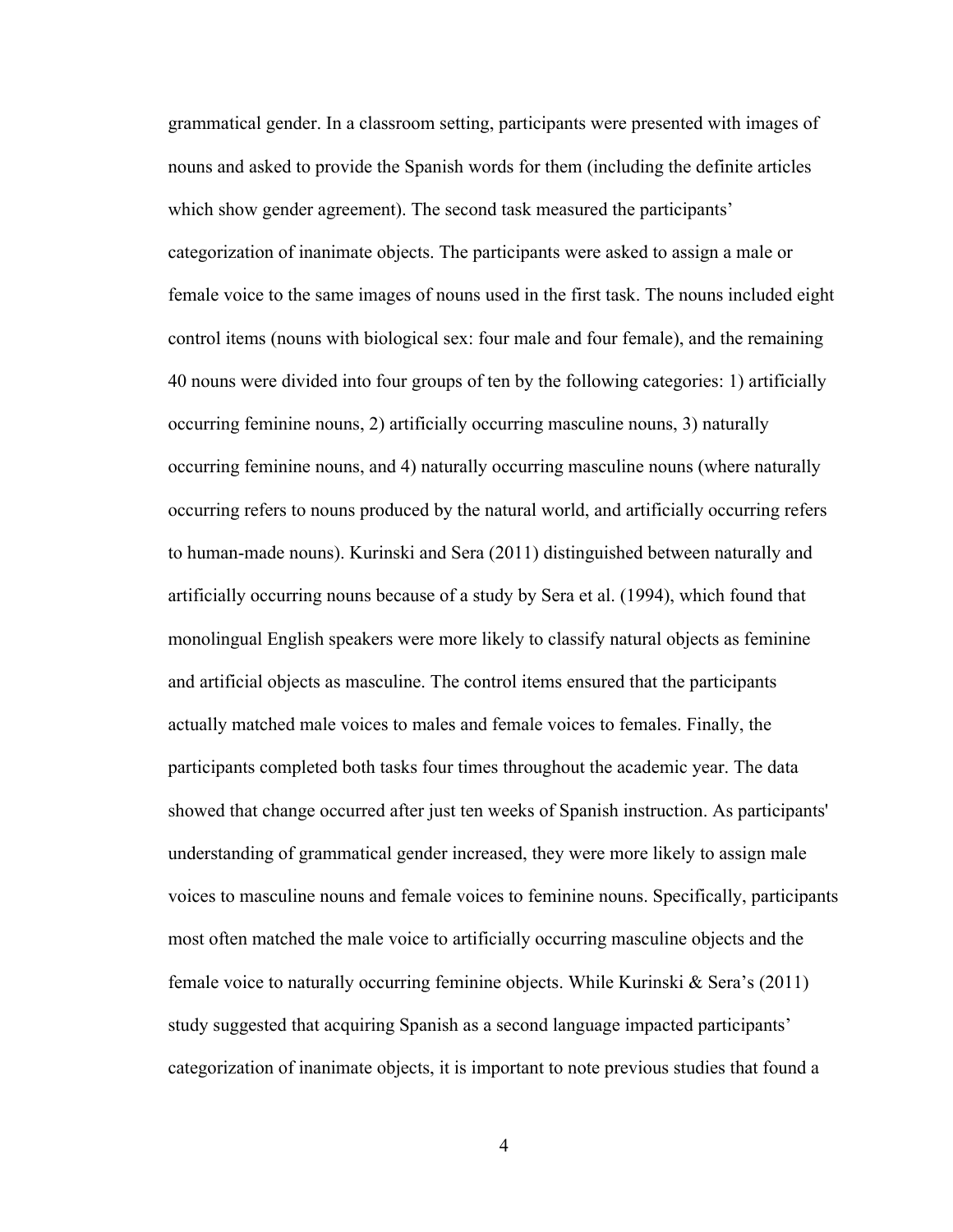tendency in monolingual English speakers to classify artificially occurring objects as masculine and naturally occurring objects as feminine (Sera et al. 1994).

A similar study sought to explore the cognitive effects of acquiring grammatical gender by comparing English monolinguals to native English speakers who spoke Spanish as a second language. Kaushanskaya & Smith (2016) assembled a list of 22 English nouns, 11 of which had masculine Spanish translations and 11 of which had feminine Spanish translations. The nouns were matched with proper names, taking note to avoid phonological similarities. The proper names were previously proven to be statistically considered either male or female names, and the pairings were then divided into two groups: 1) gender-congruent pairs (the Spanish translation's gender matching the biological sex of the referent) and 2) gender-incongruent pairs (the Spanish translation's gender not matching the biological sex of the referent). English monolinguals, low Spanish-exposure bilinguals, and high Spanish-exposure bilinguals were presented with the pairings in random order and subsequently tasked with recalling the names matched with each noun. Additionally, a small control group of native Spanish speakers was tested to ensure that the procedure would actually bring about the predicted grammatical gender effects, and "the data from this group showed a congruency effect, with gender-congruent proper names retrieved more successfully at testing" (p. 35). Kaushanskaya & Smith (2016) then averaged the correctly-recalled gender-congruent proper names vs the correctly-recalled gender-incongruent proper names, using paired-samples t-tests to compare the three groups' performance in accurately recalling the gender-congruent vs. gender-incongruent condition. The tests revealed that the English monolinguals and low Spanish-exposure bilinguals were equally accurate at recalling the gender-congruent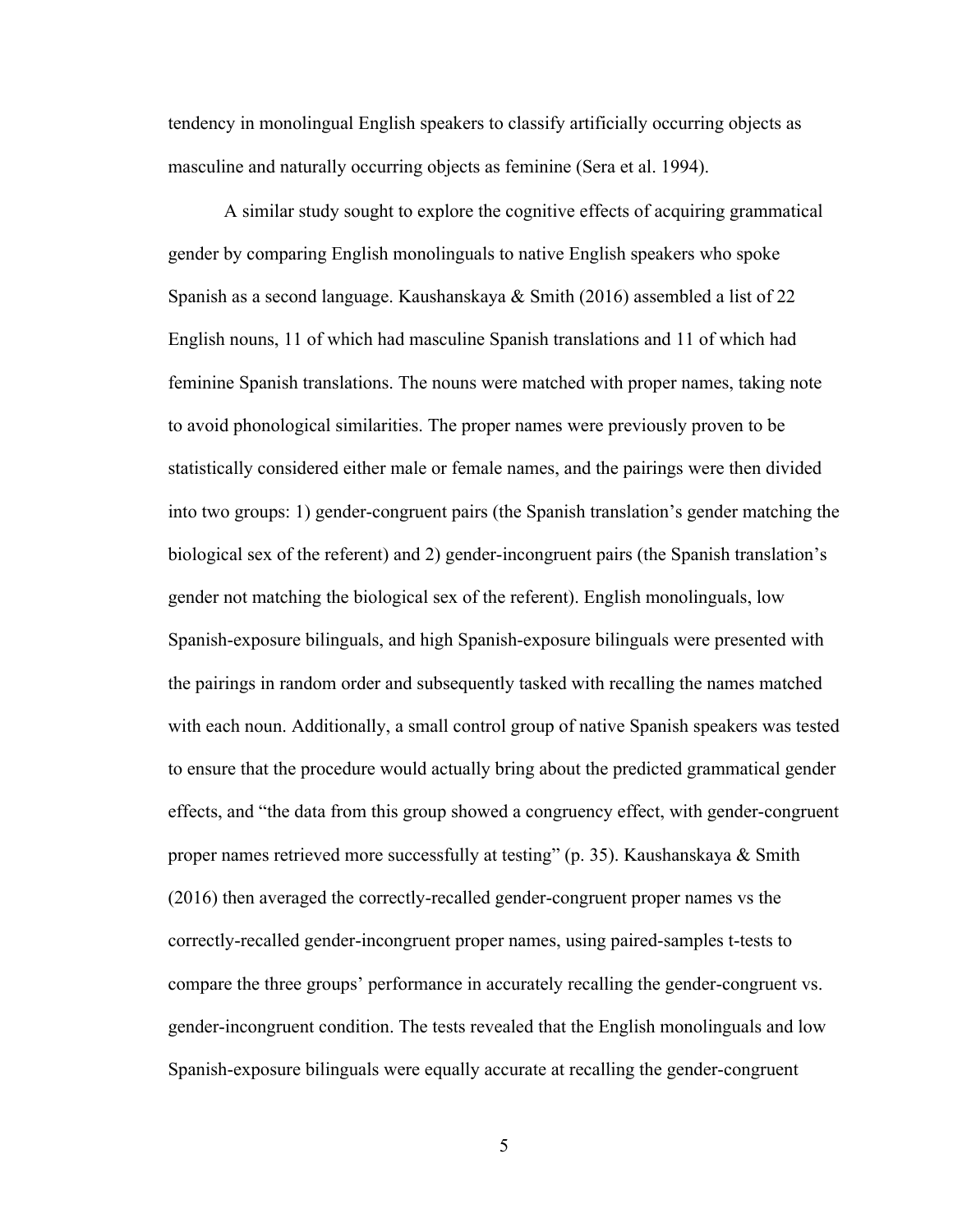proper names as the gender-incongruent proper names. However, the high Spanishexposure bilinguals experienced a significant gender-congruency effect, retrieving the gender-congruent proper names more accurately than the gender-incongruent names. Such results suggested that higher exposure to second language learning can have significant cognitive effects.

#### **3. Research Questions**

The studies mentioned above sparked the research questions explored throughout this paper, which are as follows:

- I. Is there a difference between the way monolingual English speakers and L2 Spanish speakers categorize inanimate objects, and is there a relationship between their perception of inanimate objects and grammatical gender?
- II. If there is a difference between the two groups, how does spending time abroad contribute to those changes?

The ultimate goal of this research was to collect data that would allow for comparison between English monolingual and L2 Spanish speakers' categorization of inanimate objects, either supporting or refuting the notion of linguistic relativity. Additionally, I hoped to potentially shed light on the difference in cognitive effects between L2 Spanish speakers who have lived abroad and those who have not.

While similar experiments have been conducted previously, this study is unique in three ways: 1) I tried to control for extralinguistic factors by only recruiting participants born in the United States who came from the same religion (an important factor in culture, especially in LDS culture), 2) I compared participants who learned their Spanish while living abroad (in a Spanish-speaking country) vs participants who speak Spanish at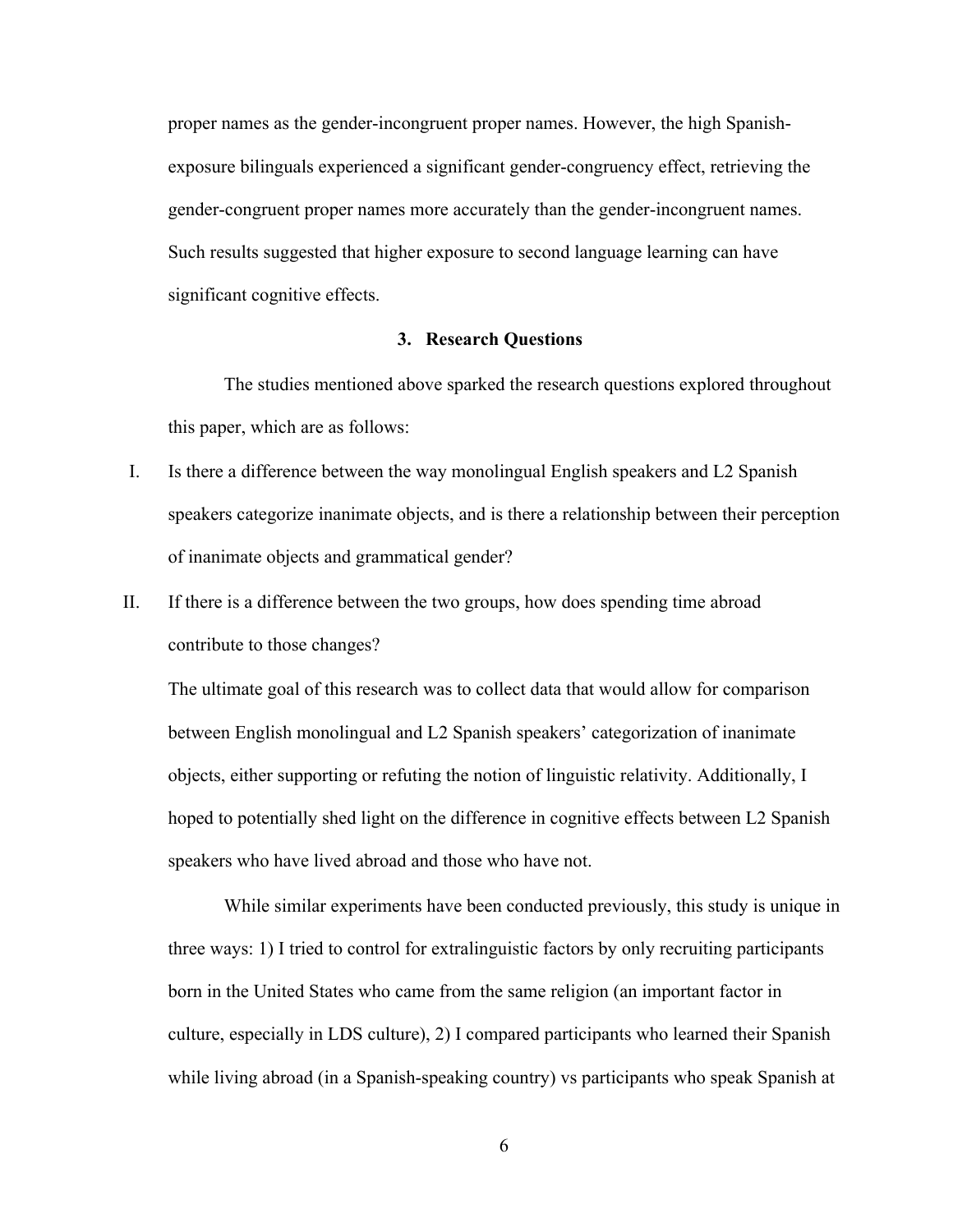a similar level, but never lived abroad, and 3) participants were presented with a list of adjectives, retrieved from a study on sex roles (Williams & Bennett 1975), that were either exclusively associated with males or females. This allowed us to avoid semantic analysis, which can be context-driven.

#### **4. Methodology**

# **4.1 Participants**

I recruited students from two courses taught at Brigham Young University: SPAN 321 (Third Year Reading, Grammar, and Culture) and WRTG 150 (Writing and Rhetoric) with the assistance of the course professors. Six Visa gift cards of \$50 were offered as incentive for participation, acting as important recruitment tools. These courses were chosen because the university recommends SPAN 321 as the first class for LDS returned missionaries who studied Spanish during their service. More specifically, the university's Spanish department suggests that students who register for SPAN 321 can speak, write, read, and listen at an Advanced Low level, according to the ACTFL Oral Proficiency Interview scale (ACTFL). In order to further measure Spanish language proficiency, participants self-evaluated their language abilities as a part of the survey questions using the Oral Proficiency Interview scale. In addition, participants reported whether or not they served an LDS mission and if they served abroad or in the United States.

In total, I analyzed the responses of 150 participants: 52 monolingual English speakers, 53 L2 Spanish speakers who served their full LDS mission abroad, and 45 L2 Spanish speakers who did not serve their full mission abroad. Of the 45 L2 Spanish speakers that did not serve their full mission abroad, 27 served their entire mission in the United States whereas 18 spent some of their service abroad and some in the United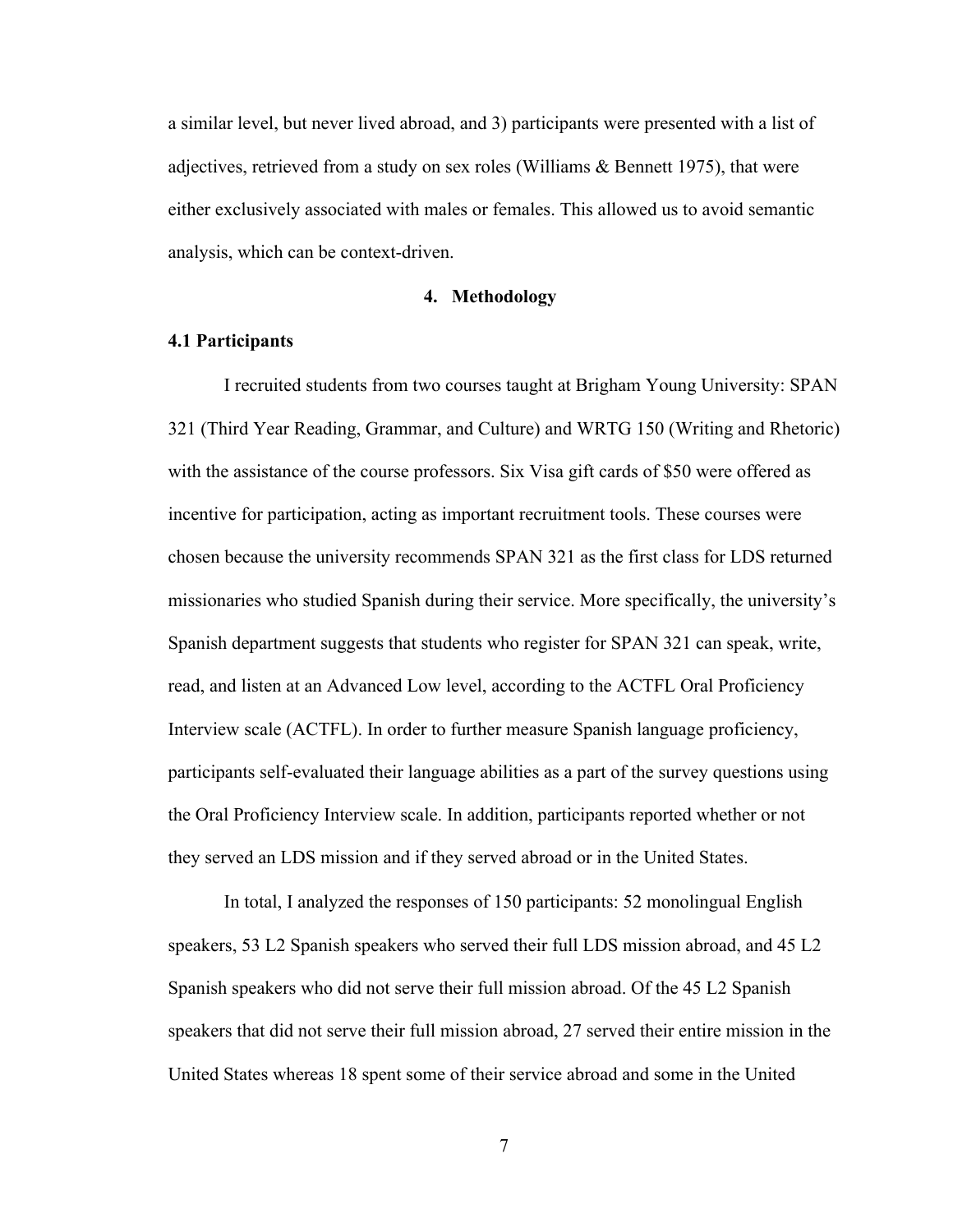States. Due to an error in the survey design, gender and age was not collected for the 52 monolingual English speakers. However, based on the responses from the two subgroups of L2 Spanish speakers, I inferred that most (if not all) participants fell within the age range of 18-24 years old because all but one of the 98 L2 Spanish speakers reported this age range. Of the 53 L2 Spanish speakers that served their entire missions abroad, 36 were male and 17 were female. Of the 45 L2 Spanish speakers that did not serve their entire missions abroad, 15 were male and 30 were female. All 150 participants were members of the Church of Jesus Christ of Latter-day Saints. For ease of purpose and clarity, the three groups described above will henceforth be referred to as mono-Eng (monolingual English speakers), L2 Spanish (all L2 Spanish speakers), L2 Spanish Abroad (L2 Spanish speakers that learned their Spanish while serving an LDS mission abroad), and L2 Spanish US (L2 Spanish speakers that learned their Spanish while serving an LDS mission in the United States).

# **4.2 Survey Methodology**

Using a similar approach to Kurinski  $\&$  Sera (2011), I created a Qualtrics survey in which participants were tasked with pairing a list of adjectives typically associated with males or females (see Table 1) with a list of 10 control nouns, 10 naturally occurring feminine nouns, 10 naturally occurring masculine nouns, 10 artificially occurring feminine nouns, and 10 artificially occurring masculine nouns (see Table 2). Rather than using semantic analysis to determine adjectives most commonly associated with males or females, I used an adjective list from a study conducted by Williams & Bennett (1975). Williams & Bennett's (1975) study presented participants (50 male and 50 female Euro-American college students) with a list of 300 adjectives commonly used to describe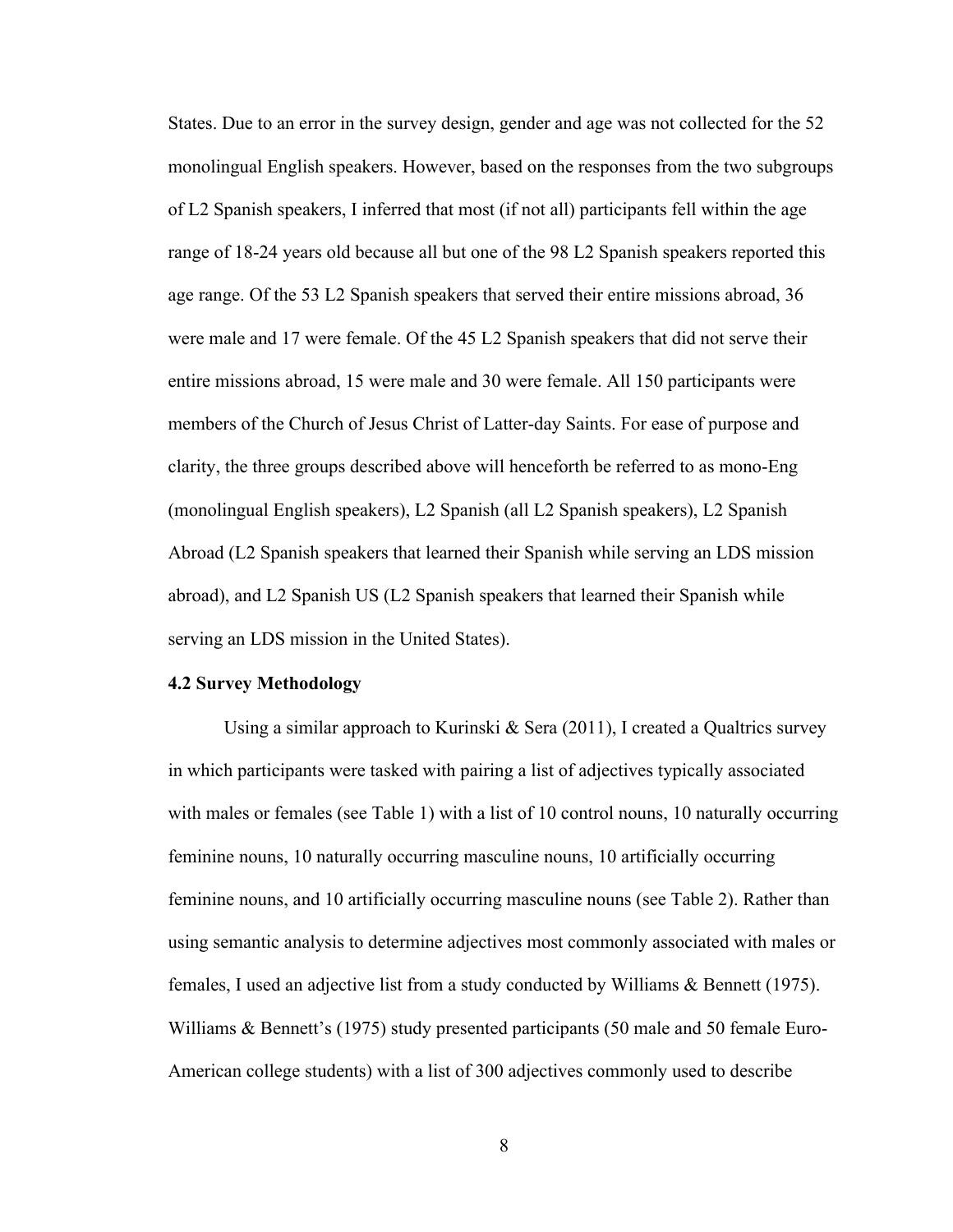people. The participants were asked to select whether each adjective was more regularly associated with men or women. The adjectives listed in Table 1 were described by at least ¾ of the participants as typically associated with either males or females. The survey was conducted entirely in English for all groups.

In the survey, adjectives were presented in pairs of four per question in a random order: two male-associated adjectives and two female-associated adjectives. Instead of asking participants to match the nouns with a gendered voice, the survey asked them to select an adjective that they felt most adequately described the nouns listed in Table 2, as mentioned previously. More specifically, participants were told the following:

Figure 1. *Survey Explanation*



We are working to write a children's story in which the following nouns will act as characters. Some of them are inanimate and will come to life in the story.

Please match each noun with an adjective that you feel best represents the noun, if it were to be used as one of the characters in the story.

The list of nouns was inspired by, but not identical to, Kurinski & Sera's  $(2011)$  list (see Appendix 1 for original) and were split into two equal lists. One half of the respondents received the first list of nouns, and the second half received the second list of nouns; both lists contained an equal number of nouns from each category and we presented in a random order. I separated the nouns into two lists in order to reduce the number of overall questions that each participant was asked, therefore reducing the survey response time.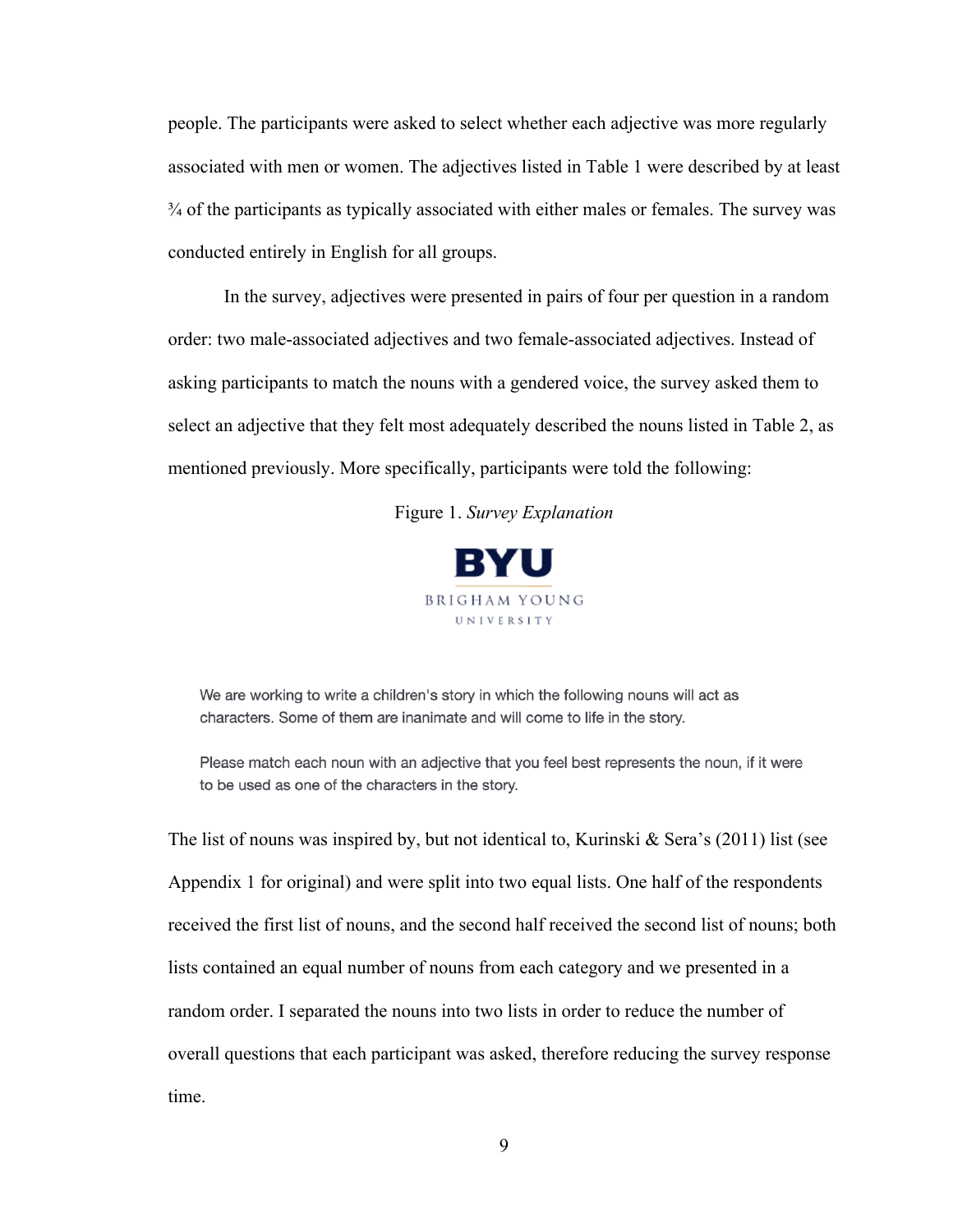| Male-associated Adjectives |                | Female-associated Adjective |               |
|----------------------------|----------------|-----------------------------|---------------|
| adventurous                | independent    | affected                    | high-strung   |
| aggressive                 | jolly          | appreciative                | meek          |
| ambitious                  | logical        | attractive                  | mild          |
| assertive                  | loud           | attractive                  | nagging       |
| autocratic                 | masculine      | charming                    | prudish       |
| boastful                   | rational       | dependent                   | rattlebrained |
| coarse                     | realistic      | dreamy                      | sensitive     |
| confident                  | robust         | emotional                   | sentimental   |
| courageous                 | self-confident | excitable                   | soft-hearted  |
| cruel                      | severe         | feminine                    | sophisticated |
| daring                     | stable         | fickle                      | submissive    |
| disorderly                 | steady         | flirtatious                 | talkative     |
| dominant                   | stern          | frivolous                   | unexcitable   |
| enterprising               | strong         | fussy                       | <u>weak</u>   |
| forceful                   | tough          | gentle                      | whiny         |
| handsome                   |                |                             |               |

Table 1. Adjectives List (Williams & Bennett, 1975)

Table 2. Nouns List

| <b>Control Nouns</b>               |                         |                                        |                          |  |
|------------------------------------|-------------------------|----------------------------------------|--------------------------|--|
| Feminine                           |                         | Masculine                              |                          |  |
| woman – la mujer                   |                         | $man$ – el hombre                      |                          |  |
| $\text{girl}-la chica$             |                         | boy – el chico                         |                          |  |
| mother $-$ la madre                |                         | father $-e$ l padre                    |                          |  |
| grandma $-$ la abuela              |                         | grandpa - el abuelo                    |                          |  |
| sister – la hermana                |                         | brother - el hermano                   |                          |  |
|                                    |                         |                                        |                          |  |
| Artificially Occurring Nouns       |                         | Naturally Occurring Nouns              |                          |  |
| Feminine                           | Masculine               | Feminine                               | Masculine                |  |
| $chair - la silla$                 | piano – el piano        | $moon - la luna$                       | $\sin$ – el sol          |  |
| guitar $-$ la guitarra             | train $-e$ l tren       | flower – la flor                       | $sea$ – el mar           |  |
| house $-$ la casa                  | $car$ – el carro        | mountain – la montaña wind – el viento |                          |  |
| bicycle - la bicicleta             | $ship$ – el barco       | star – la estrella                     | $universe - el universo$ |  |
| $school - la escuela$              | airplane - el avión     | earth $- la$ tierra                    | $tree$ – el árbol        |  |
| camera – la cámara                 | shoe $-e$ l zapáto      | sand $-$ la arena                      | fire $-$ <i>el fuego</i> |  |
| $\text{shift} - la \text{ camisa}$ | $plate$ – el plato      | wood – la madera                       | $forest$ – el bosque     |  |
| bed – la cama                      | building – el edificio  | fruit – la fruta                       | planet – el planeta      |  |
| $church - la iglesia$              | book – el libro         | waterfall - la cascada                 | $lake$ – el lago         |  |
| $cup - la taza$                    | stoplight - el semáforo | stone - la piedra                      | $air$ – el aire          |  |

As a part of the survey, participants consented to participate, answered a series of basic demographic questions, and the L2 Spanish speakers reported or self-rated their language abilities (as previously mentioned). The survey lasted approximately 8-12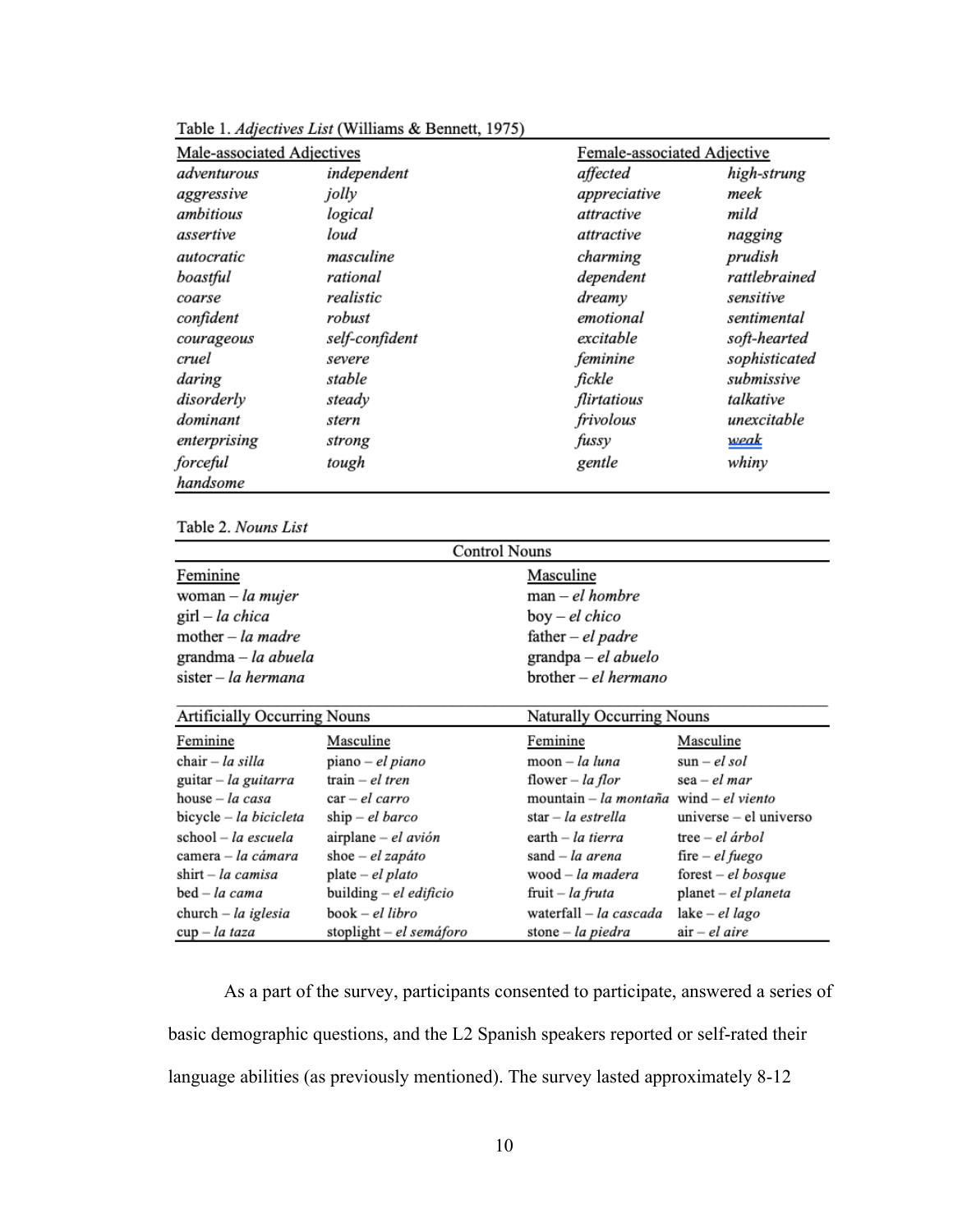minutes, and it contained 25 experiential questions modeled after the sample question in

Figure 2 below:

|      | Figure 2. Survey Sample Question                   |
|------|----------------------------------------------------|
|      | <b>BYU</b>                                         |
|      | <b>BRIGHAM YOUNG</b><br>UNIVERSITY                 |
|      | Which adjective best describes the following noun: |
| star |                                                    |
|      | dominant                                           |
|      | self-confident                                     |
| mild |                                                    |
|      | sentimental                                        |
|      |                                                    |

After carefully coding the data from the survey responses, I used a chi-squared test of independence to analyze the difference between monolingual English speakers' responses and L2 Spanish speakers' responses. I then used the same test to analyze the difference between L2 Spanish speakers who learned Spanish while serving abroad vs L2 Spanish speakers who learned their Spanish in the US. Specifically, I measured the difference in gender-congruence effects (a tendency to match the gender of the noun's Spanish translation to adjectives most commonly associated with the same biological sex) in the responses between each group. All statistical tests were run using Jamovi (The jamovi project, 2020; R Core Team, 2019).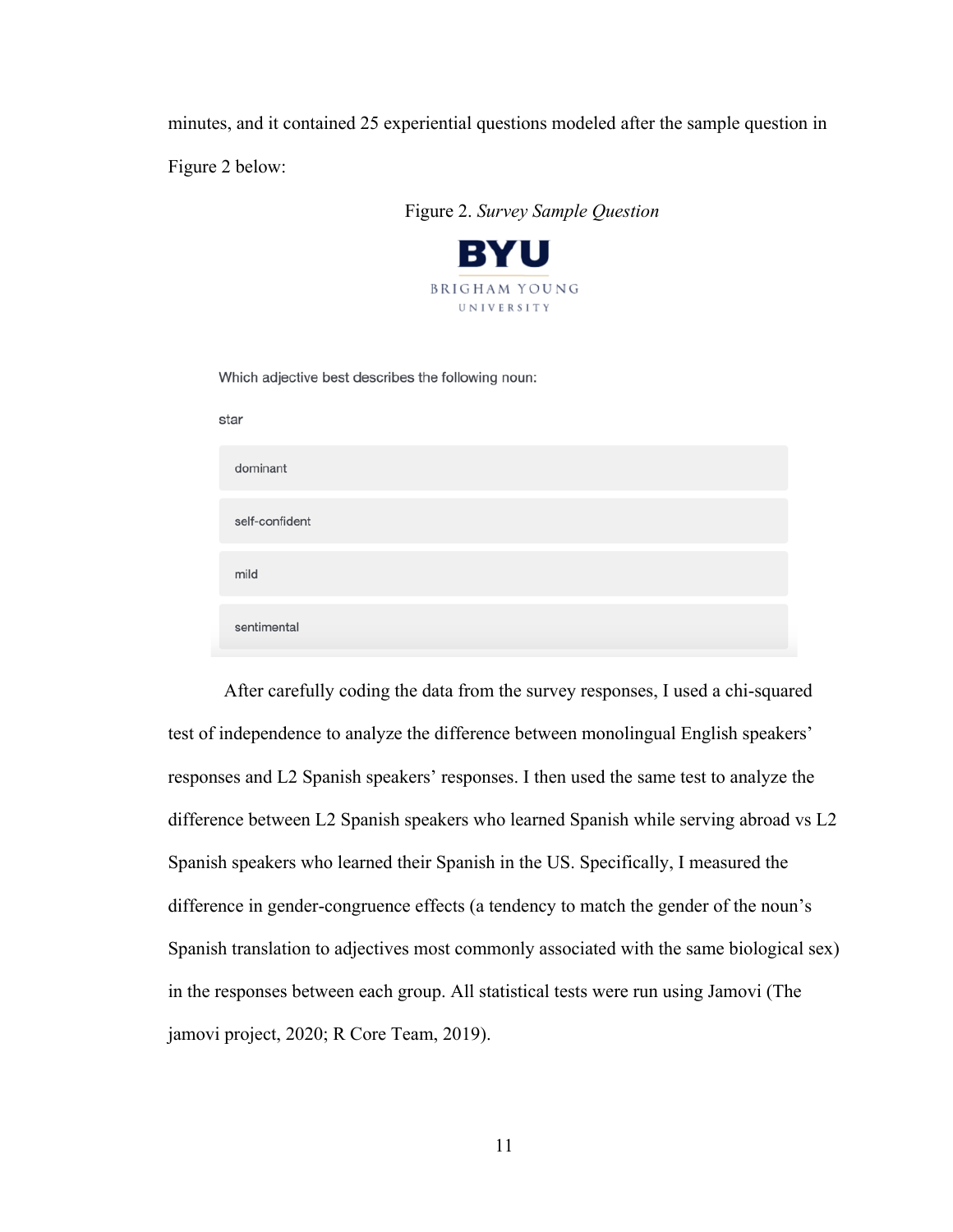# **4.3 Limitations**

Several flaws were discovered in the survey methodology after it had already been distributed. First, the survey only asked for the basic demographics (gender and age) of L2 Spanish and not mono-Eng speakers. Because of this, we did not run statistical analyses using age or gender as variables. We also failed to collect other demographics that play an important role in culture, due to the assumption that BYU students are cultural homogeneous: race, ethnicity, socioeconomic status, sexual orientation, etc. Second, several L2 Spanish speakers that reported serving both abroad *and* in the US (likely due to the COVID-19 pandemic) were not asked how much time was spent in each country. This created difficulties in coding the data, and some responses were not counted as a result. Finally, the adjectives list I used came from an outdated study (Williams & Bennet, 1975). Unfortunately, I was not able to find a similar list from a more recent study, which could have made a difference, especially given the fact that gender roles and associations have shifted greatly in the 50 years since the 1975 study. I would recommend replicating Williams & Bennett's (1975) study before distributing the survey on grammatical gender as a part of future research.

# **4.5 Hypothesis**

I predicted that L2 Spanish speakers would experience a gender-congruence effect and that living abroad would *not* result in a significant difference between the two subgroups of Spanish speakers. Having served an LDS mission in the United States and taken SPAN 321 upon returning, I noticed no difference in language proficiency between LDS missionaries who served abroad and those who served in the US during my Spanish studies at BYU. More importantly, time spent abroad during missionary service has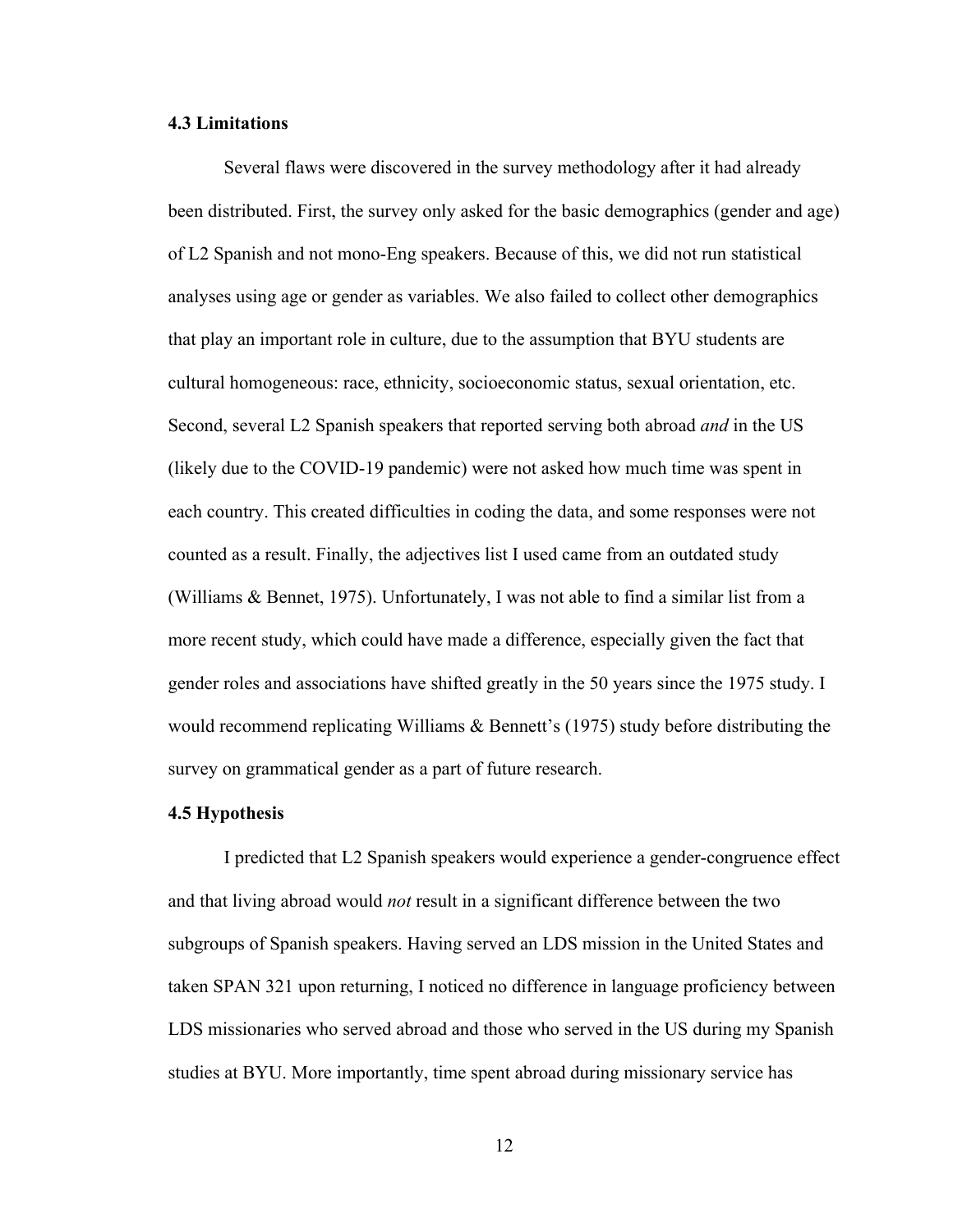proven to have little effect on cultural competence, according to literature on this topic (Dewey & Clifford, 2012; Lucero, 2019).

#### **5. Results**

In this section, I start by reporting the difference between the two subgroups of L2 Spanish speakers. Next, I report the difference between mono-Eng and L2 Spanish speakers, which results were much more surprising. I only include the contingency tables of the two comparisons mentioned above, but I ran more statistical tests to consider other variables' effects: control nouns, naturally occurring nouns, artificially occurring nouns, etc.

# **5.1 L2 Spanish Abroad vs L2 Spanish US**

As predicted, there was no difference in gender-congruence between L2 Spanish Abroad and L2 Spanish US speakers  $(\chi^2(1) = 0.0125, N = 2002, p = 0.865)$ . More specifically, 57.1% of L2 Spanish Abroad responses and 56.9% of L2 Spanish US responses exhibited a gender-congruence effect (see Table 3 below), clearly demonstrating that the location of L2 Spanish acquisition did not affect cognitive processes relating to grammatical gender as tested in this study. There was also no difference in gender-congruence between these two groups when comparing the control nouns  $(\chi^2(1) = 0.0381, N = 398, p = 0.845)$ , naturally occurring nouns  $(\chi^2(1) = 0.2461, N$  $= 799, p = 0.620$ , and artificially occurring nouns ( $\chi^2(1) = 0.0295$ , N = 805, p = 0.864).

|                       | <b>Congruency Effect</b> |      |       |
|-----------------------|--------------------------|------|-------|
| L <sub>2</sub> Groups | no                       | yes  | Total |
| Abroad                | 565                      | 753  | 1318  |
| US                    | 295                      | 389  | 684   |
| Total                 | 860                      | 1142 | 2002  |

Table 3. *L2 Spanish Groups: Abroad vs US*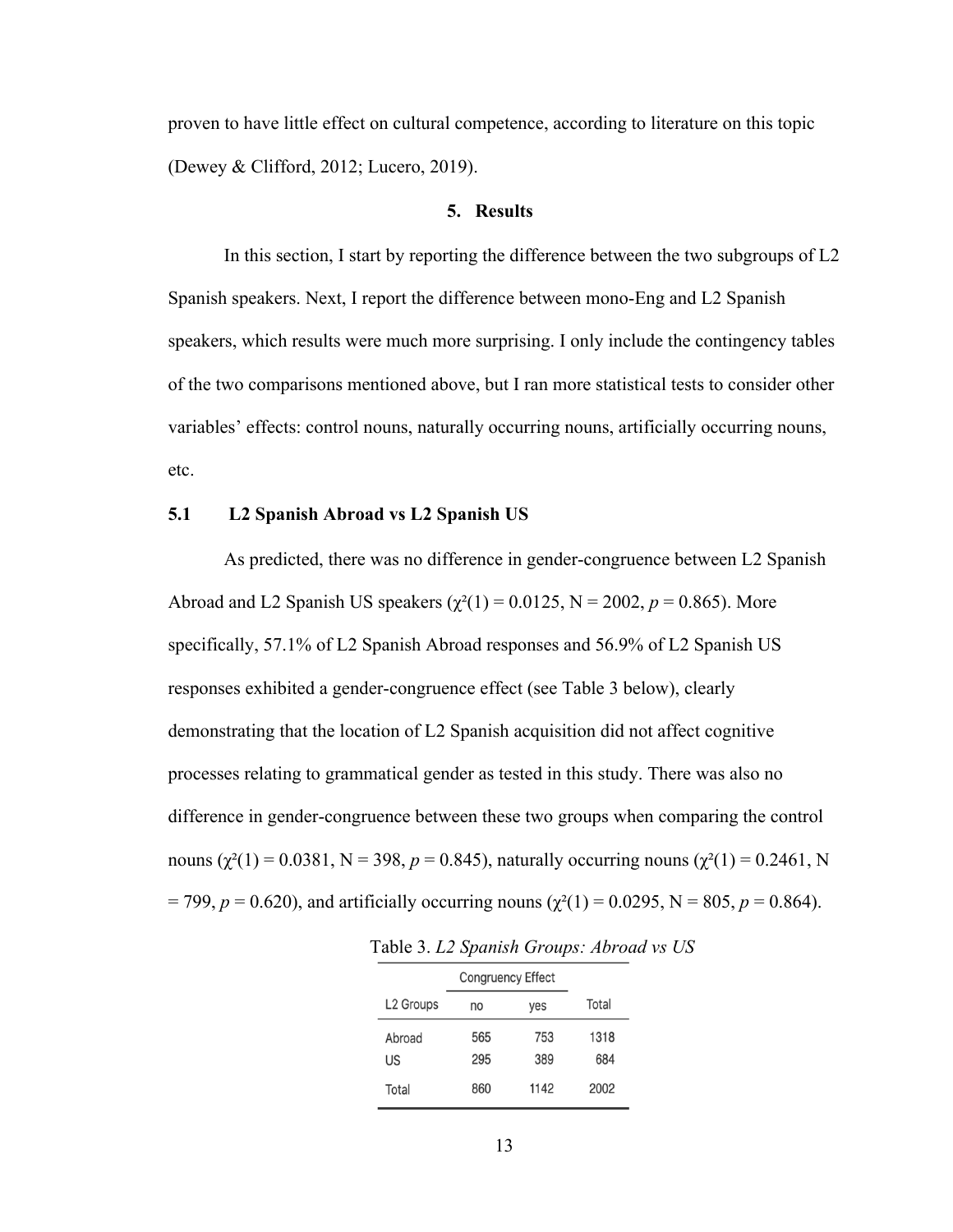#### **5.2 Mono-Eng vs L2 Spanish**

When comparing the responses of mono-Eng speakers to all L2 Spanish speakers, a  $\chi^2$  test of associated yielded unexpected results. While the difference between these two groups was significantly different, it was the mono-Eng responses that were more likely to exhibit a gender-congruence effect  $(\chi^2(1) = 4.57, N = 3765, p = 0.032)$  overall. In other words, 60.9% of the mono-Eng responses and 57.4% of L2 Spanish responses exhibited a gender-congruence effect (see Table 4 below). Interestingly, there was an even bigger difference in gender-congruence between these two groups' responses when reacting to control nouns  $(\chi^2(1) = 6.75, N = 753, p = 0.009)$ , with 71.9% of mono-Eng responses and 62.5% of L2 Spanish responses illustrating a gender-congruence effect for control nouns. Likewise, the difference in gender-congruence was significantly different when responding to artificially occurring nouns  $(\chi^2(1) = 5.266, N = 1503, p = 0.022)$ , with 64.4% of mono-Eng responses and 58.3% of L2 Spanish responses experiencing a gender-congruence effect for artificially occurring nouns. However, the difference not was significant when responding to naturally occurring nouns ( $\chi^2(1) = 0.433$ , N = 1509, *p*  $= 0.511$ ), with 52.1% of mono-Eng responses and 53.9% of L2 Spanish responses experiencing a gender-congruence effect for naturally occurring nouns.

|                        | <b>Congruency Effect</b> |      |       |
|------------------------|--------------------------|------|-------|
| Speaker                | no                       | yes  | Total |
| L <sub>2</sub> Spanish | 1052                     | 1416 | 2468  |
| Monolingual English    | 506                      | 791  | 1297  |
| Total                  | 1558                     | 2207 | 3765  |

Table 4. *L2 Spanish vs Monolingual English*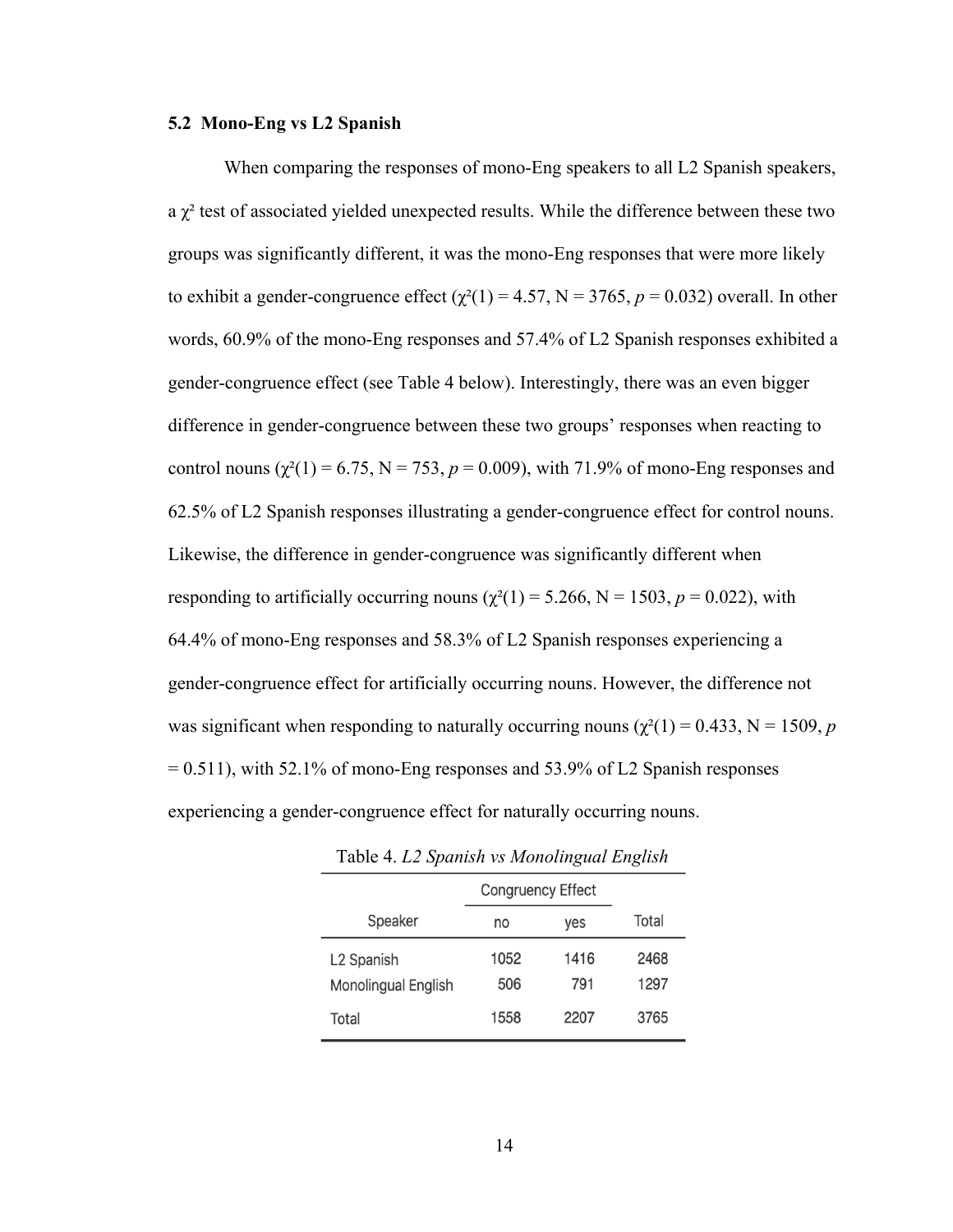### **6. Discussion**

As predicted, the location of L2 Spanish acquisition does not seem to affect the cognitive process of matching gendered nouns to adjectives, regardless of the type of noun in question. As such, it could be argued that LDS missionaries who serve abroad will return with similar cultural competency as LDS missionaries who do not serve abroad. In other words, location of L2 Spanish acquisition does not affect cognitive process of categorizing inanimate objects in this particular way. This supports previous literature, which argues that cultural competency does not rely on manner and location of L2 acquisition alone, but on many other factors such as "aptitude and motivation, extent and type of practice, and the nature of social interactions" (Dewey & Clifford, 2012, p. 47).

Contrary to my hypothesis, mono-Eng speaker responses were more likely to experience a gender congruency effect than L2 Spanish speaker responses. This could be interpreted as evidence of the Sapir-Whorf hypothesis, but not in the way that previous literature has reported. While there is a difference between mono-Eng and L2 Spanish speakers' categorization of inanimate objects, it appears that the presence of grammatical gender in Spanish does not cause L2 Spanish speakers to perceive inanimate objects as inherently feminine or masculine (depending on their Spanish translation). Interestingly, the study that inspired this thesis experienced opposite results: when tasked with assigning a male or female voice to masculine or feminine nouns in Spanish, participants were more likely to assign male voices to masculine nouns and female voices to feminine nouns as their understanding of grammatical gender increased. This contradiction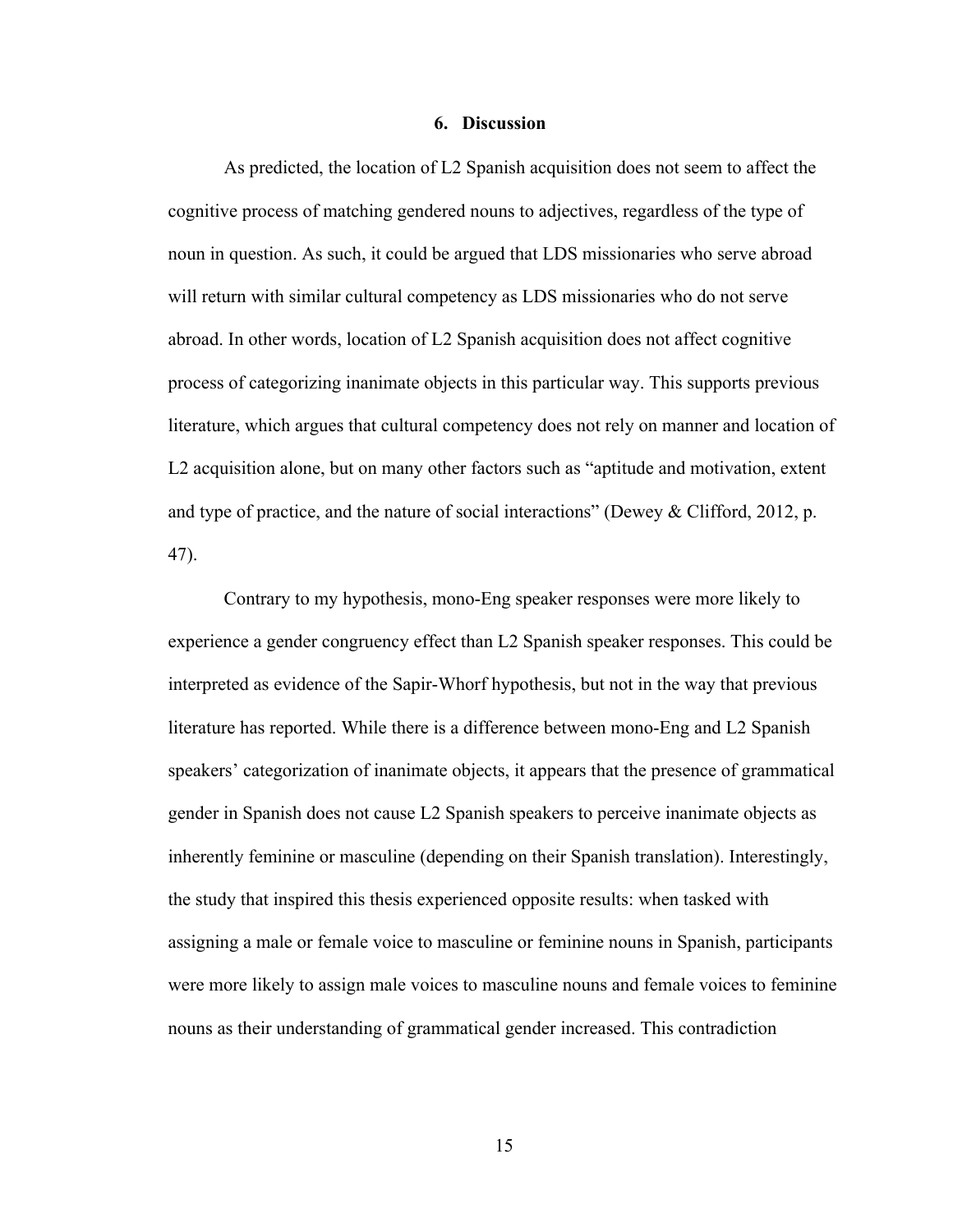demonstrates, again, the complexity of the Sapir-Whorf hypothesis and the near impossibility of proving or disproving it entirely.

The most interesting results occurred in comparing mono-Eng to L2 Spanish speakers and their responses of control nouns vs naturally occurring nouns vs artificially occurring nouns. For example, mono-Eng speakers are far more likely to match nouns with biological sex (i.e., woman, man, sister, brother, etc.) to adjectives associated with the same biological sex than L2 Spanish speakers. Similarly, mono-Eng speakers are more likely to match artificially occurring nouns than L2 Spanish speakers. This suggests that L2 Spanish acquisition affects speakers' perception of nouns with biological sex in that they do not perceive them as inherently masculine or feminine as much as mono-Eng speakers do. In other words, L2 Spanish acquisition could play a role in categorization of inanimate objects, especially in regard to adjective assignment. However, it is important to consider underlying factors that were not considered as a part of this study (i.e., participants' fields of study, political ideologies, etc.) that could play a role in adjectival assignment of nouns with biological sex. Likewise, it could mean that L2 Spanish speakers are affected by the arbitrariness of grammatical gender and therefore do not experience gender-congruence when describing artificially occurring nouns.

Most pro-Whorfian linguists would likely assume that the statistical differences from this study run in the opposite direction, which suggests a bias in Whorfian studies. I would argue that the results of this study do not provide direct support of the Sapir-Whorf hypothesis, but they do suggest that L2 Spanish acquisition affects adjectival assignment of nouns, especially those with biological sex. If anything, this study suggests that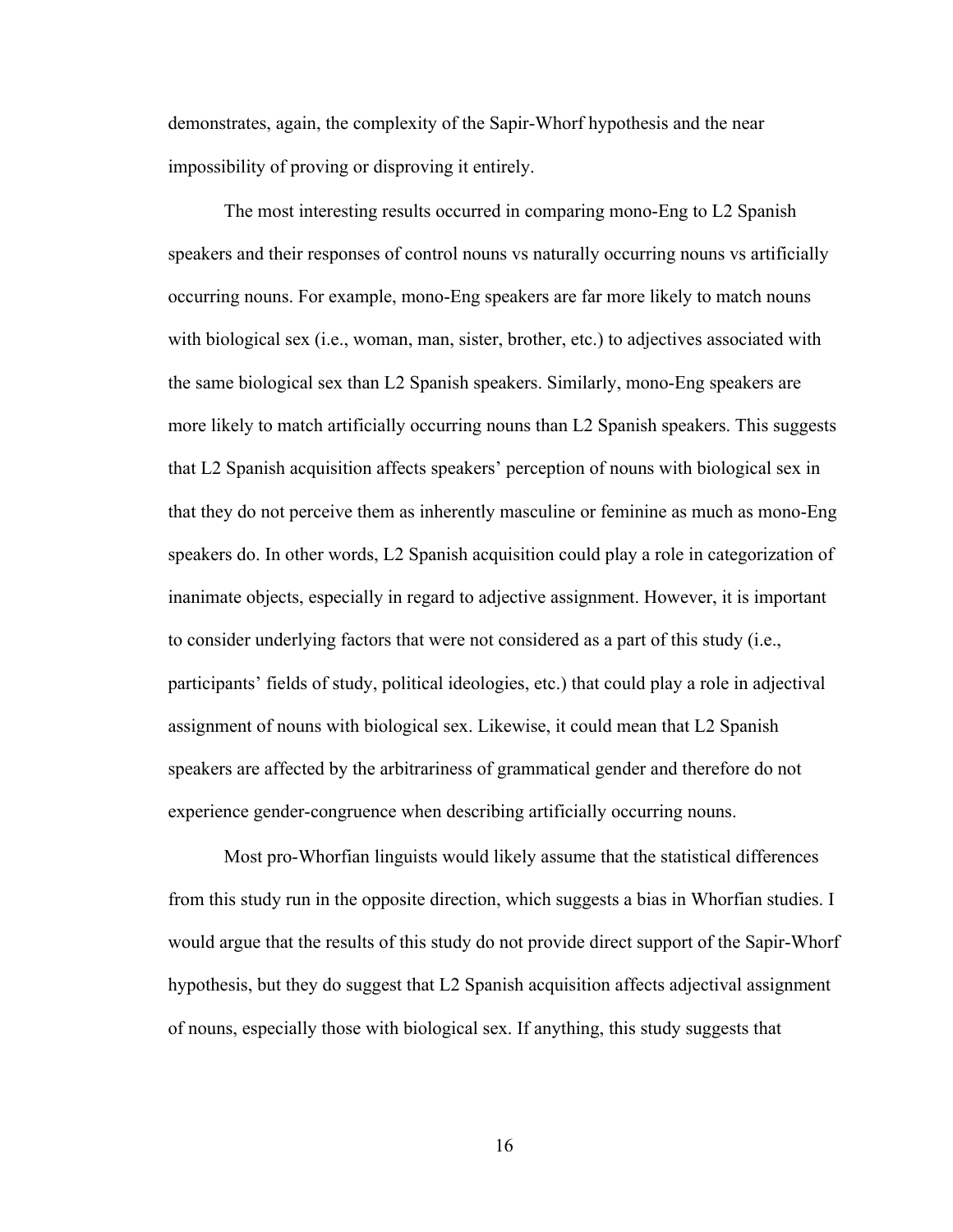language acquisition does affect cognitive processes in relation to grammatical gender, but not always in the same way that previous literature has suggested.

### **7. Conclusion**

Linguistic relativity is a controversial subject in the field of linguistics for good reason, and methodology and replicability greatly affects the results of experiments focused on this topic. While the current study does not prove or disprove the veracity of the Sapir-Whorf hypothesis, it does add to the conversation about the cognitive effects of second language learning. The results support a weaker version of the Sapir-Whorf hypothesis, but not in the way expected. It also highlights the flexibility of the human brain and its ability to be molded by a second language experience. Additionally, the data adds to the conversation of the effects of living abroad in the process of acquiring a second language.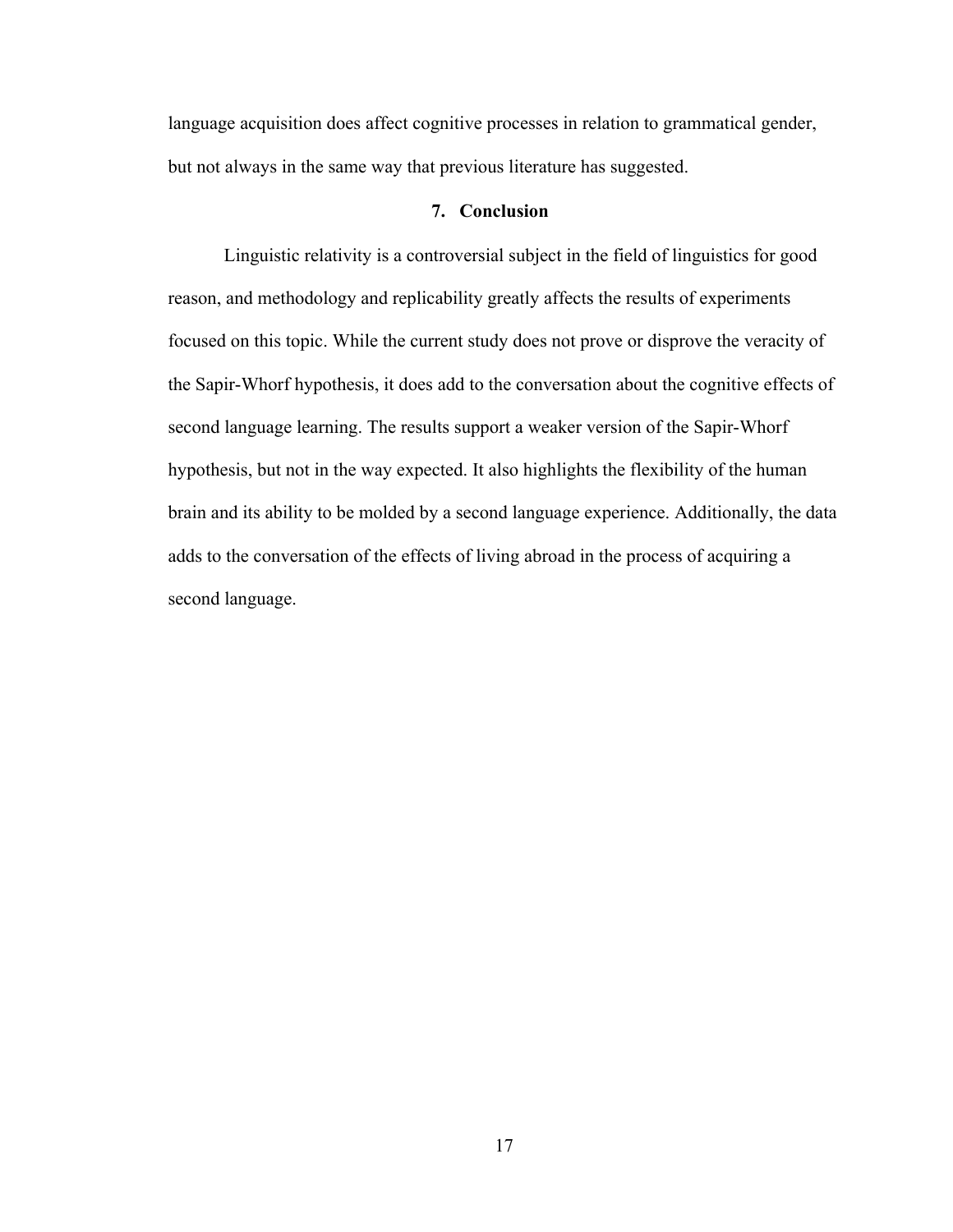#### References

- Athanasopoulos, P. (2007). Interaction between grammatical categories and cognition in bilinguals: The role of proficiency, cultural immersion, and language of instruction. *Language and cognitive processes*, 22(5), 689-699. https://doi.org/10.1080/01690960601049347
- Beatty-Martinez, Anne L. and Paola E. Dussias (2019). Revisiting masculine and feminine grammatical gender in Spanish: linguistic, psycholinguistic, and neurolinguistic evidence. *Frontiers in Psychology.* 10:751
- Beit-Hallahmi, B., Catford, J. C., Cooley, R. E., Dull, C. Y., Guiora, A. Z., & Paluszny, M. (1974). Grammatical gender and gender identity development: Cross cultural and cross lingual implications. *American Journal of Orthopsychiatry*, 44(3): 424–431. https://doi.org/10.1111/j.1939-0025.1974.tb00895.x
- Beller, S., Brattebø, K. F., Lavik, K. O., Reigstad, R. D., & Bender, A. (2015). Culture or language: what drives effects of grammatical gender?. *Cognitive Linguistics*, 26(2), 331- 359. https://doi.org/10.1515/cog-2014-0021
- Brown, A. M., Lindsey, D. T., & Guckes, K. M. (2011). Color names, color categories, and color-cued visual search: Sometimes, color perception is not categorical. *Journal of vision*, 11(12), 2-2. https://doi.org/10.1167/11.12.2
- Calderon, E., De Pascale, S., & Adamou, E. (2019). How to speak "geocentric" in an "egocentric" language: A multimodal study among Ngigua-Spanish bilinguals and Spanish monolinguals in a rural community of Mexico. *Language Sciences*, 74, 24-46. https://doi.org/10.1016/j.langsci.2019.04.001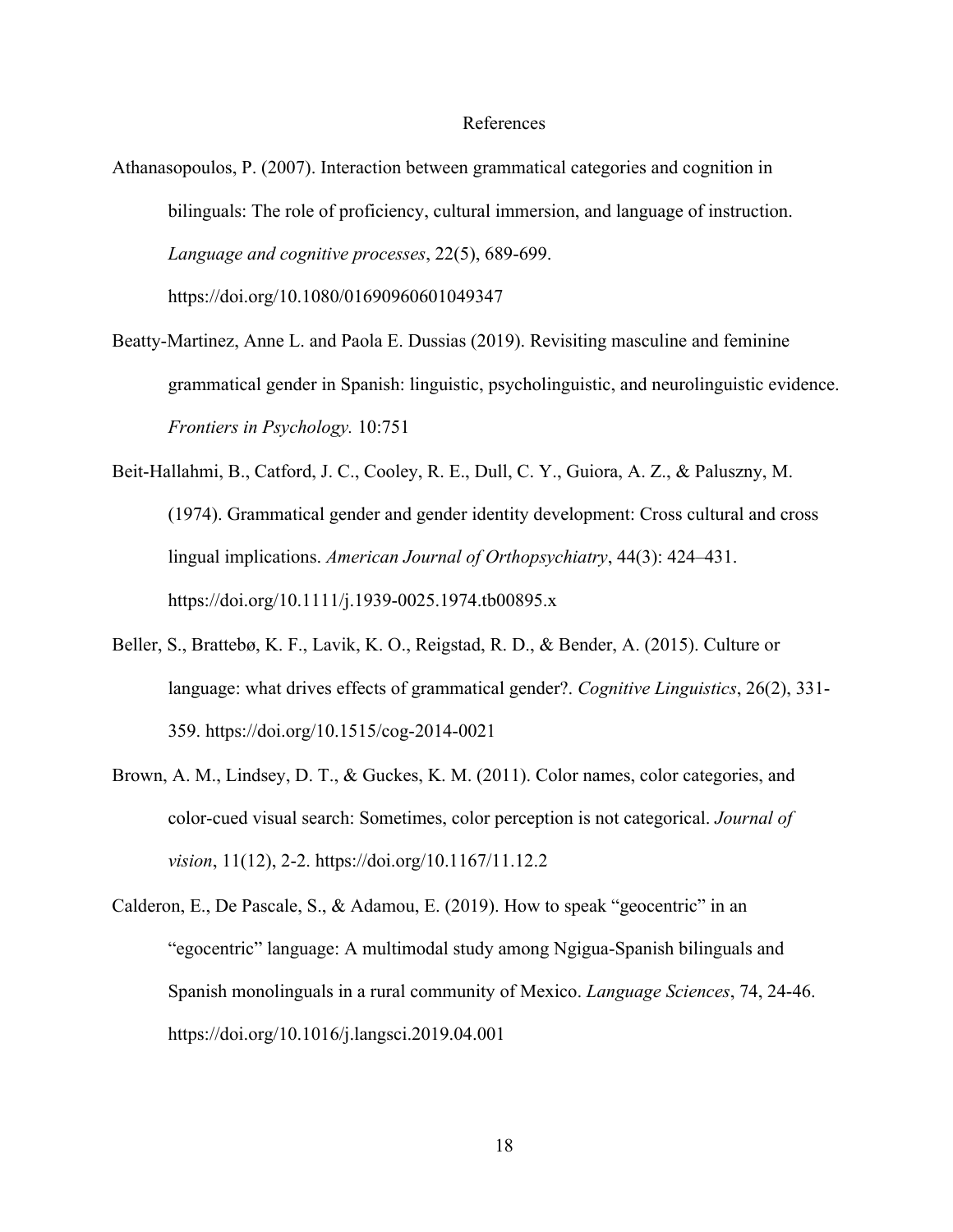- Casasanto, D. (2008). Who's afraid of the big bad Whorf? Crosslinguistic differences in temporal language and thought. *Language learning,* 58, 63-79. https://doi.org/10.1111/j.1467- 9922.2008.00462.x
- Chen, J. Y. (2007). Do Chinese and English speakers think about time differently? Failure of replicating Boroditsky (2001). *Cognition*, 104(2), 427-436. https://doi.org/10.1016/j.cognition.2006.09.012
- Cibelli, E., Xu, Y., Austerweil, J. L., Griffiths, T. L., & Regier, T. (2016). The Sapir-Whorf hypothesis and probabilistic inference: Evidence from the domain of color. *PloS one*, 11(7), https://doi.org/10.1371/journal.pone.0158725
- Costa, A., Kovacic, D., Franck, J., & Caramazza, A. (2003). On the autonomy of the grammatical gender systems of the two languages of a bilingual. *Bilingualism*, 6(3), 181- 200. doi:10.1017/S1366728903001123
- Davies, I. R., & Corbett, G. G. (1997). A cross-cultural study of colour grouping: Evidence for weak linguistic relativity. *British journal of Psychology*, 88(3), 493-517. https://doi.org/10.1111/j.2044-8295.1997.tb02653.x
- De la Cruz Cabanillas, I., Martínez, C. T., Prados, M. D., and Redondo, E. C. (2007). English loanwords in Spanish computer language. *J. ESP* 26, 52–78. doi: 10.1016/j.esp.2005.06.002
- Dewey, D., & Clifford, R. T. (2012). The development of speaking proficiency of LDS missionaries. *Second language acquisition abroad: The LDS missionary experience*, *45*, 29.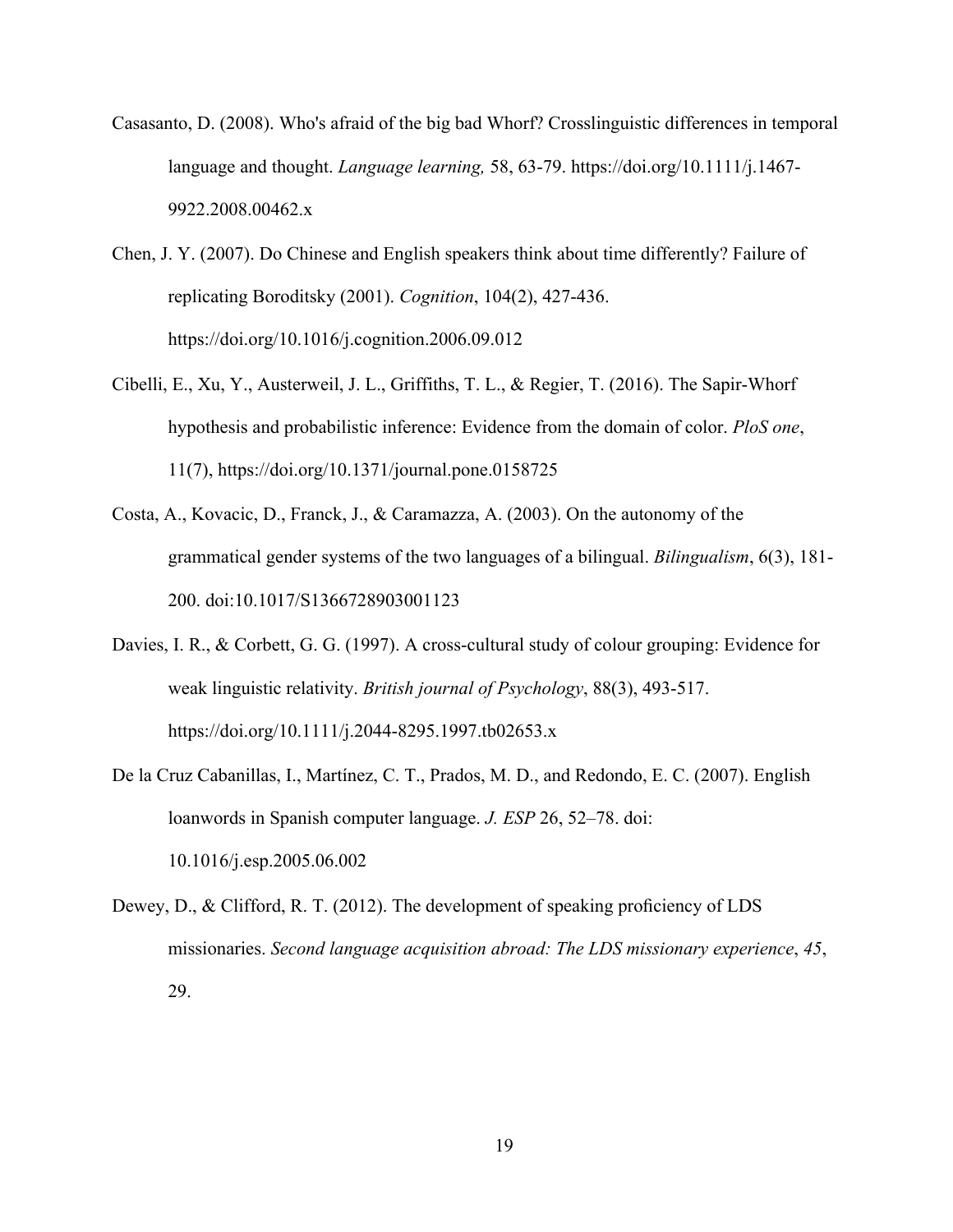- Dussias, Paola E., Jorge R. Valdés Kroff, Rosa E. Guzzardo Tamargo, and Chip Gerfen (2013). When gender and looking go hand in hand: grammatical processing in L2 Spanish. *Studies in Second Language Acquisition.* 35:353-387
- Forbes, J. N., Poulin-Dubois, D., Rivero, M. R., & Sera, M. D. (2008). Grammatical gender affects bilinguals' conceptual gender: Implications for linguistic relativity and decision making. *The Open Applied Linguistics Journal*, *1*(1).
- The jamovi project (2020). *jamovi.* (Version 1.2) [Computer Software]. Retrieved from https://www.jamovi.org
- January, D., & Kako, E. (2007). Re-evaluating evidence for linguistic relativity: Reply to Boroditsky (2001). *Cognition*, 104(2), 417-426. https://doi.org/10.1016/j.cognition.2006.07.008
- Kaushanskaya, M., & Smith, S. (2016). Do grammatical–gender distinctions learned in the second language influence native-language lexical processing?. *International Journal of Bilingualism*, 20(1), 30-39. https://doi.org/10.1177/1367006915576830
- Kay, Paul & Willett Kempton (1984). What Is the Sapir‐Whorf Hypothesis? *American Anthropologist.* 86(1):65-79. https://doi.org/10.1525/aa.1984.86.1.02a00050
- Kay, P., & McDaniel, C. K. (1978). The linguistic significance of the meanings of basic color terms. *Language*, 610-646.
- Kousta, S. T., Vinson, D. P., & Vigliocco, G. (2008). Investigating linguistic relativity through bilingualism: The case of grammatical gender. *Journal of Experimental Psychology: Learning, Memory, and Cognition*, *34*(4), 843.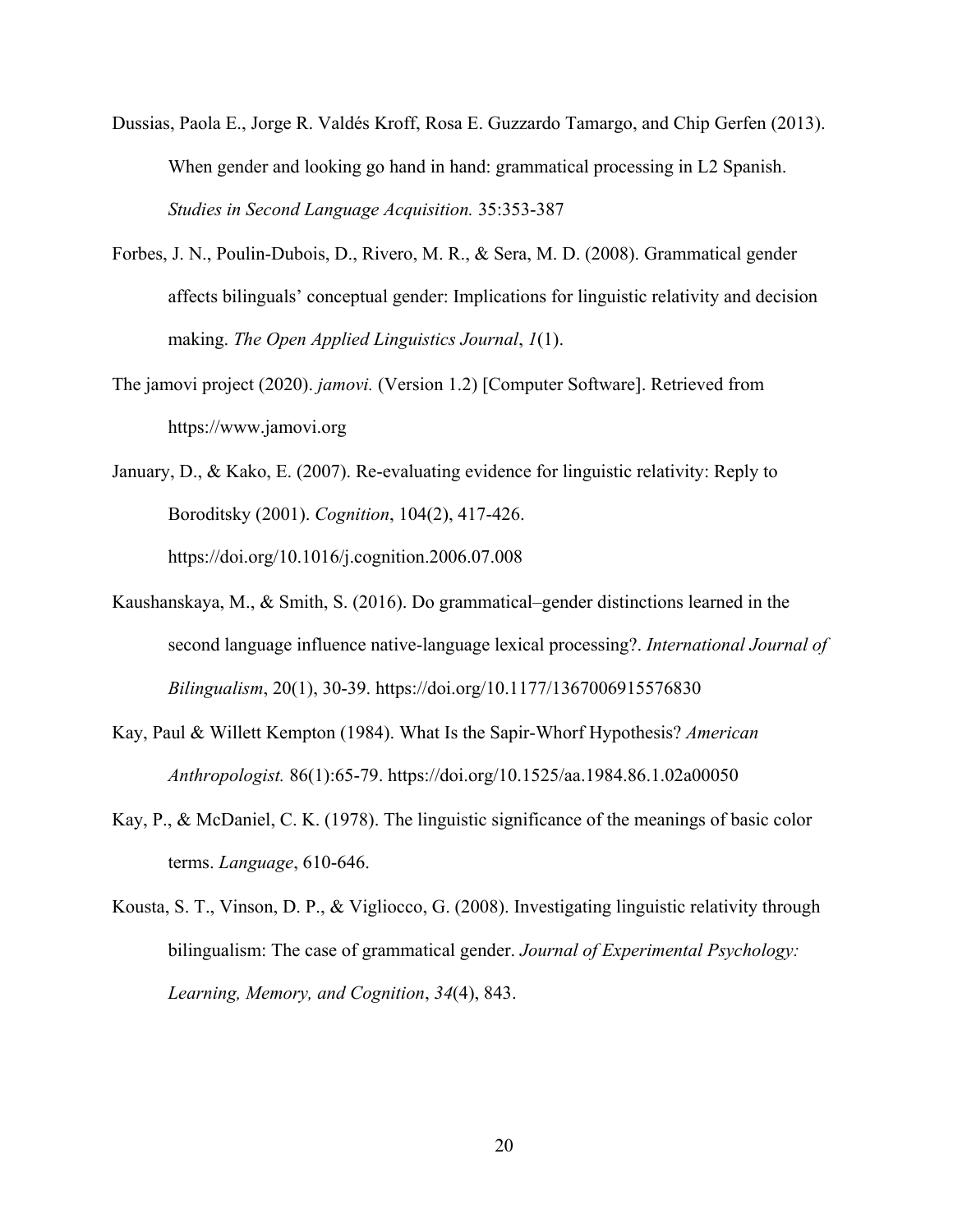- Kurinski, E., & Sera, M. D. (2011). Does learning Spanish grammatical gender change Englishspeaking adults' categorization of inanimate objects? *Bilingualism: Language and Cognition*, 14(2), 203-220. https://doi.org/10.1017/S1366728910000179
- Li, P., & Gleitman, L. (2002). Turning the tables: Language and spatial reasoning. *Cognition*, 83(3), 265-294. https://doi.org/10.1016/S0010-0277(02)00009-4
- Lucero, David M. (2019). Impact of Intercultural Competence on Communicative Success in L2 Environments (With Reference to Missionaries of The Church ofJesus Christ of Latterday Saints). *Theses and Dissertations*. 7775. https://scholarsarchive.byu.edu/etd/7775
- Marian, V., & Kaushanskaya, M. (2005). Autobiographical memory and language in bicultural bilinguals. In ISB4: Proceedings of the 4th International Symposium on Bilingualism, ed. James Cohen, Kara T. McAlister, Kellie Rolstad, and Jeff MacSwan (pp. 1478-1486).
- Pütz, Martin & Marjolijn H. Verspoor (2000). *Explorations in Linguistic Relativity.* Amsterdam: John Benjamins Publishing Company.

http://ebookcentral.proquest.com/lib/byu/detail.action?docID=729091.

- R Core Team (2019). *R: A Language and environment for statistical computing.* (Version 3.6) [Computer software]. Retrieved from https://cran.r-project.org/.
- Regier, T., & Kay, P. (2009). Language, thought, and color: Whorf was half right. *Trends in cognitive sciences,* 13(10), 439-446. https://doi.org/10.1016/j.tics.2009.07.001
- Regier, Terry & Yang Xu (2017). The Sapir-Whorf hypothesis and inference under uncertainty. 8(6). e1440. doi:10.1002/wcs.1440.
- Sera, M. D., Berge, C. A., & del Castillo Pintado, J. (1994). Grammatical and conceptual forces in the attribution of gender by English and Spanish speakers. *Cognitive Development*, 9(3), 261-292. https://doi.org/10.1016/0885-2014(94)90007-8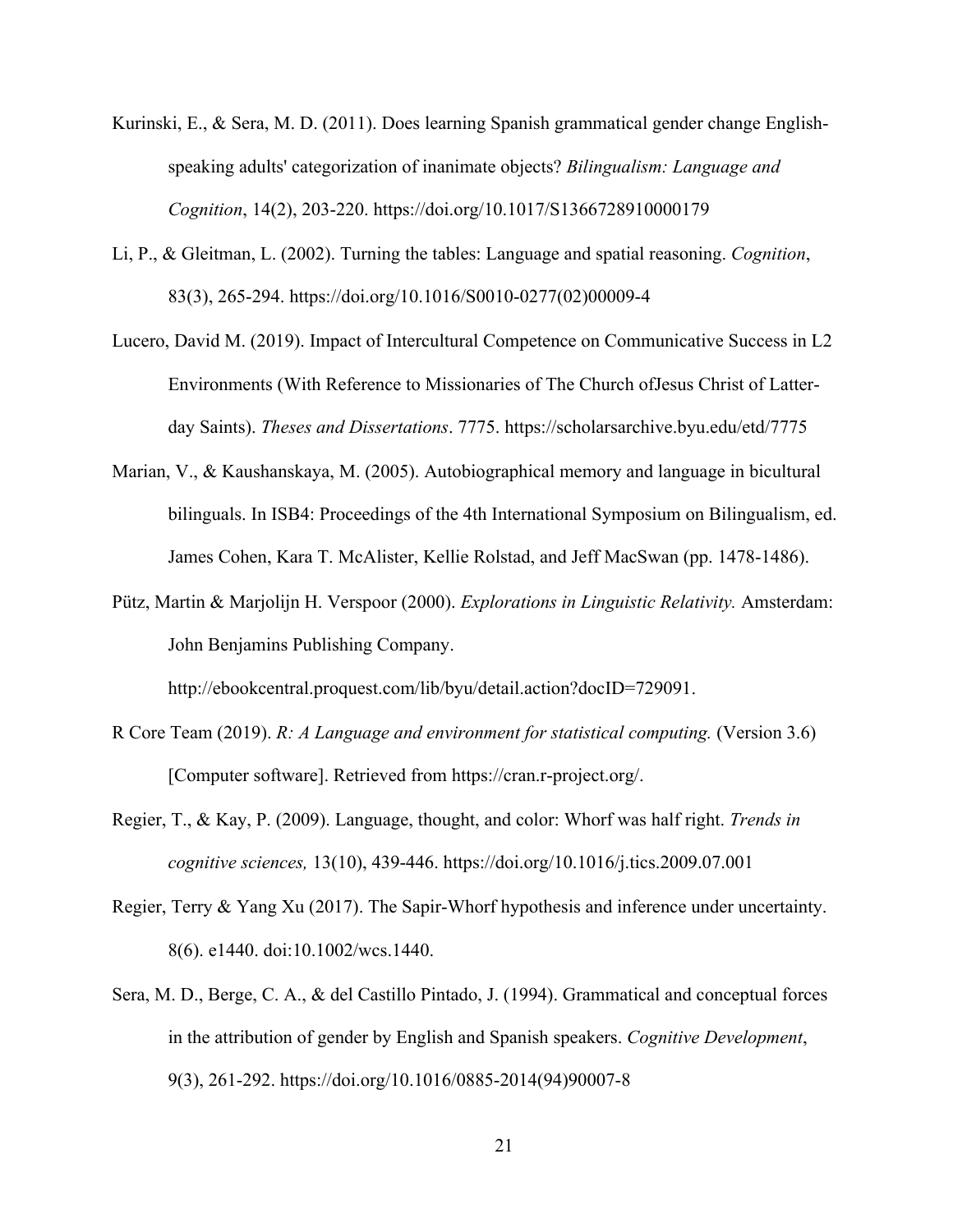- Tseng, C., Carstensen, A. B., Regier, T., & Xu, Y. (2016). A computational investigation of the Sapir-Whorf hypothesis: The case of spatial relations.
- Wasserman, B.D., Weseley, A.J. (2009). ¿Qué? Quoi? Do Languages with Grammatical Gender Promote Sexist Attitudes?. *Sex Roles* 61(634). https://doi.org/10.1007/s11199-009-9696- 3
- Williams, J. E., & Bennett, S. M. (1975). The definition of sex stereotypes via the adjective check list. *Sex roles,* 1(4), 327-337. https://doi.org/10.1007/BF00287224
- Zhang, S., & Schmitt, B. (1998). Language-dependent classification: The mental representation of classifiers in cognition, memory, and ad evaluations. *Journal of Experimental Psychology: Applied*, 4(4), 375. https://doi.org/10.1037/1076-898X.4.4.375